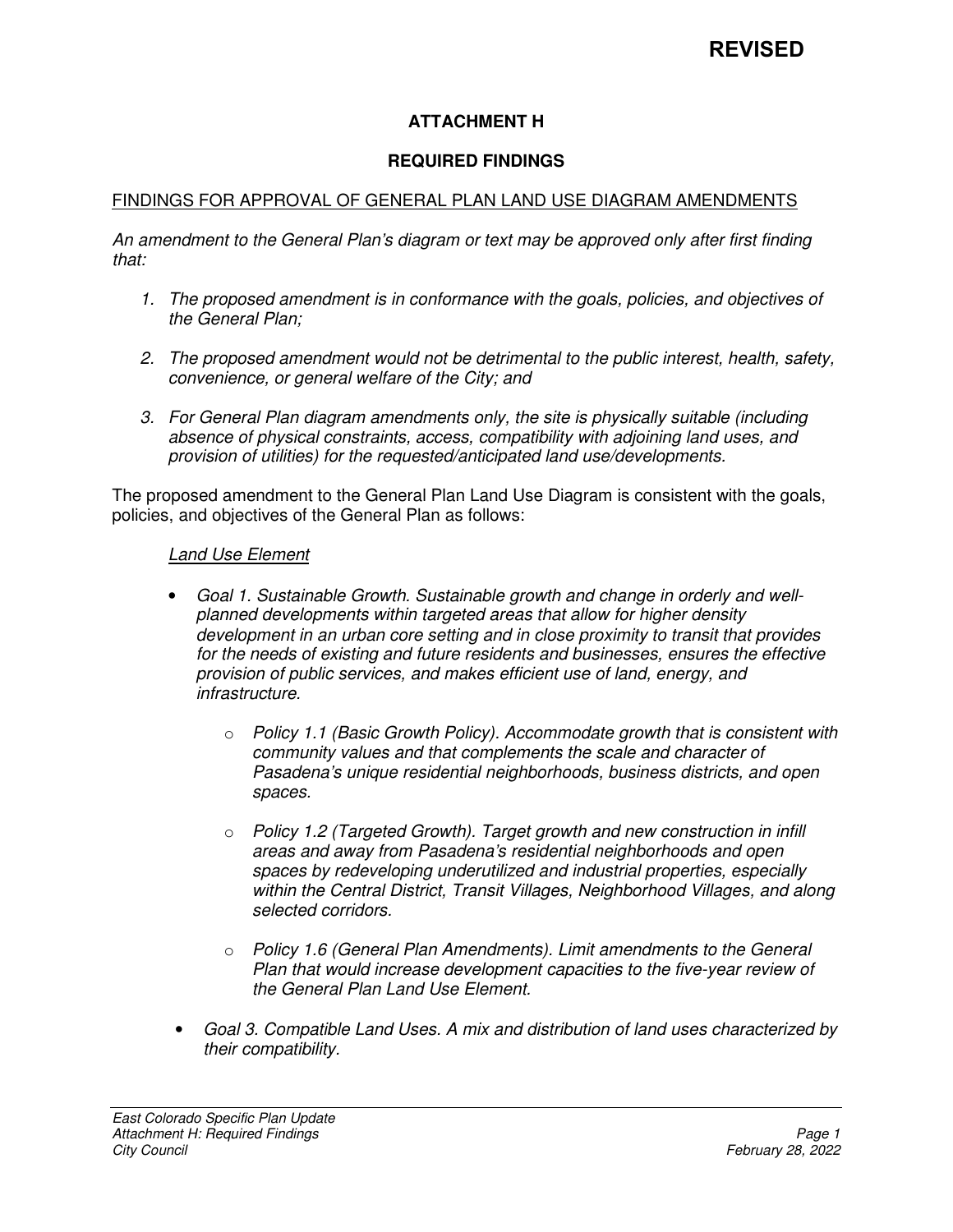- o *Policy 3.1 (High-Impact Uses). Avoid the concentration of uses and facilities in any neighborhood or district where their intensities, operations, and/or traffic could adversely impact the character, safety, health, and quality of life.*
- *Goal 4. Elements Contributing to Urban Form. A safe, well-designed, accessible City with a diversity of uses and forms* 
	- o *Policy 4.11 (Development that is Compatible). Require that development demonstrates a contextual relationship with neighboring structures and sites addressing such elements as building scale, massing, orientation, setbacks, buffering, the arrangement of shared and private open spaces, visibility, privacy, automobile and truck access, impacts of noise and lighting, landscape quality, infrastructure, and aesthetics.*
- *Goal 6. Sense of Place and History. Require new development and changes to existing development to be located and designed to respect the defining elements of Pasadena's character and history such as its grid street pattern, block scale, public realm, courtyards, paseos, alleys, neighborhoods and districts, building massing and heights, significant architecture, and relationship to the mountains and Arroyo Seco.* 
	- o *Policy 6.2 (Established Neighborhoods). Preserve, protect, and enhance established residential neighborhoods by providing appropriate transitions between these and adjoining areas. Require new development to complement and respond to the existing physical characteristics that contribute to the overall character and livability of the neighborhood.*

The proposed amendments to the General Plan Land Use Diagram consist of amending the East Colorado Specific Plan ("ECSP") boundary by removing one parcel ("Parcel 1": APN 5746-008-047) and adding one other parcel ("Parcel 2": APN 5747-006-040), both of which are designated as Med-High Density Residential. The amendments also include changing the land use designation for Parcel 2 and one additional parcel ("Parcel 3": APN 5747-006- 026) from Med-High Density Residential to Med Mixed Use, as well as changing the land use designation for three parcels at the southeast and southwest corners of the intersection of Walnut Street and Allen Avenue (Parcel 4: APN 5737-014-071, Parcel 5: APN 5746-017- 076, and Parcel 6: APN 5746-017-072) from Low Commercial to Med Mixed Use.

Parcel 1, which is to be removed from the ECSP boundary, is currently developed with a multi-family residential building, and does not have frontage on East Colorado Boulevard. The existing building is consistent with the multi-family character of the street on which it is located, and the General Plan does not contemplate any changes for this parcel that necessitate more focused planning in conjunction with the rest of the ECSP. Removing this parcel from the ECSP would allow existing development standards to continue to apply to any future development. This would result in greater compatibility and improved contextual relationships with surrounding buildings, and preservation of the character of the established neighborhood while still allowing development of multi-family residential buildings.

Parcel 2, which is to be added to the ECSP boundary, and Parcel 3, which is already within the ECSP boundary, are currently developed with a surface parking lot that is owned by,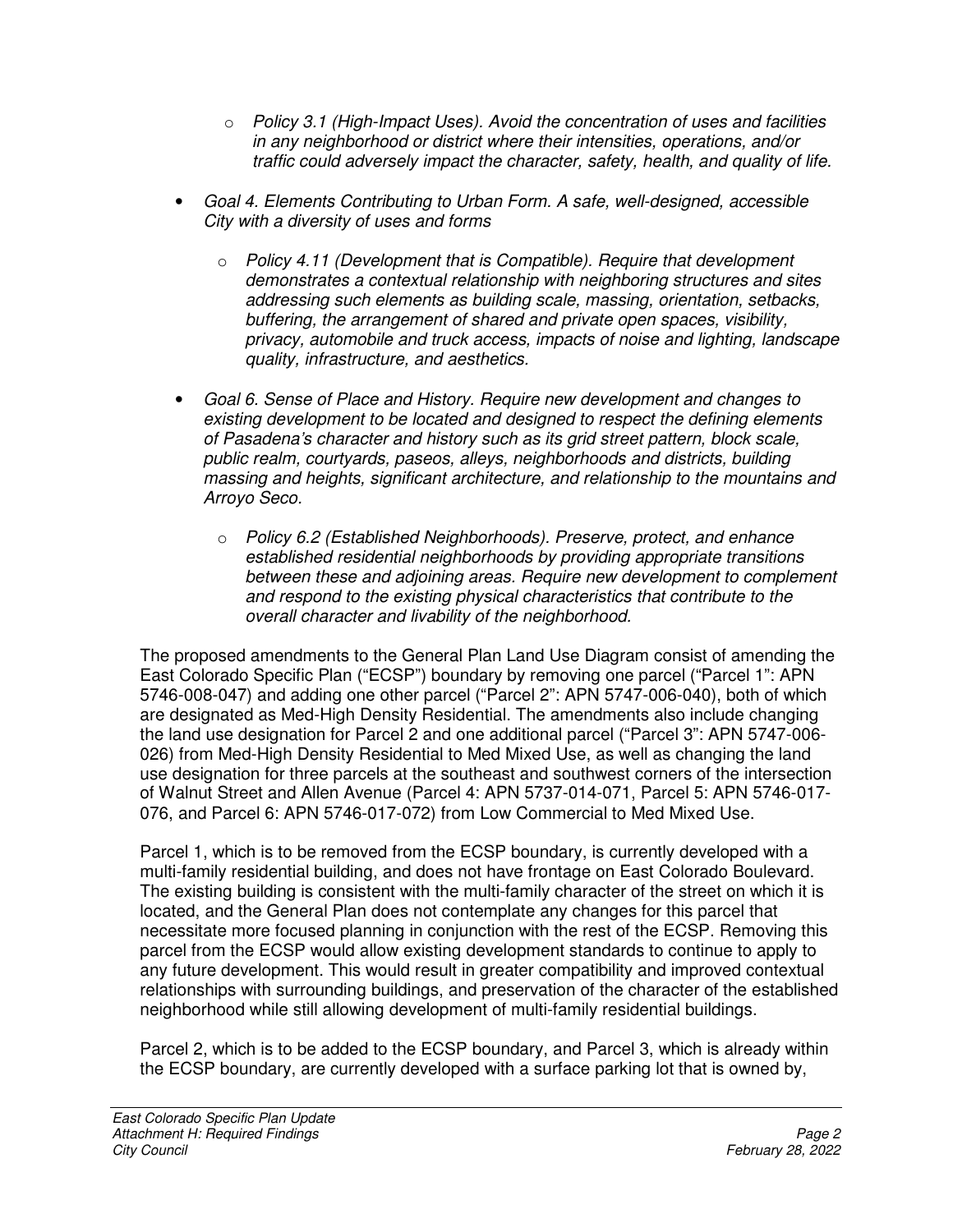and used in connection with, an adjacent religious institution use. The religious institution use is located within the ECSP boundary, and is currently designated as Med Mixed Use. By including Parcel 2 in the ECSP boundary, and amending the land use designations for Parcels 2 and 3 to match that of the associated parcels, the development standards in the ECSP will apply to all sites uniformly, resulting in greater compatibility and orderly development if future improvements were to be made to the site. These outcomes would be consistent with Land Use Element Policies 1.1, 1.2, 1.6, 3.1, 4.11, and 6.2.

Parcel 4 is currently developed with a drive-through restaurant use, currently designated as Low Commercial. Amending the land use designation to be Med Mixed Use will allow for both existing and future commercial uses as well as the potential for residential uses at a key intersection, and ensure greater consistency with Med Mixed Use parcels to the north and Med-High Density Residential parcels to the south, should residential units be developed.

Parcels 5 and 6 are currently developed with automotive repair uses, currently designated as Low Commercial. Amending the land use designation to be Med Mixed Use will allow for both existing and future commercial uses as well as the potential for residential uses at a key intersection, and ensure greater consistency with Med Mixed Use parcels to the north and Med-High Density Residential parcels to the south, should residential units be developed.

Preserving the character of existing multi-family residential neighborhood while still encouraging appropriately scaled development, as well as planning for the orderly and consistent development of properties as described above ensures that the amendments would not be detrimental to the public interest, health, safety, convenience, or general welfare of the City.

Finally, the sites identified as part of the proposed amendments to the General Plan Land Use Diagram are physically suitable for the anticipated land use/developments. Parcel 1 has already been developed with a multi-family residential use, and the proposed amendments would not result in any changes to the land uses or development standards that would apply to that parcel. Parcels 2 and 3 are currently improved with a surface parking lot, and are utilized in conjunction with adjacent uses. Parcels 4, 5, and 6 are developed with neighborhood-serving commercial uses that are not anticipated to change in the near term. Surrounding lots of identical size, dimension, and configuration have been developed with multi-family residential buildings, indicating that the parcels in question are suitable for the anticipated land use and developments.

These amendments to the General Plan Land Use Diagram do not result in any reduction to allowable residential density compared to what is currently allowed for these parcels, and therefore would not reduce the existing development capacity within the ECSP.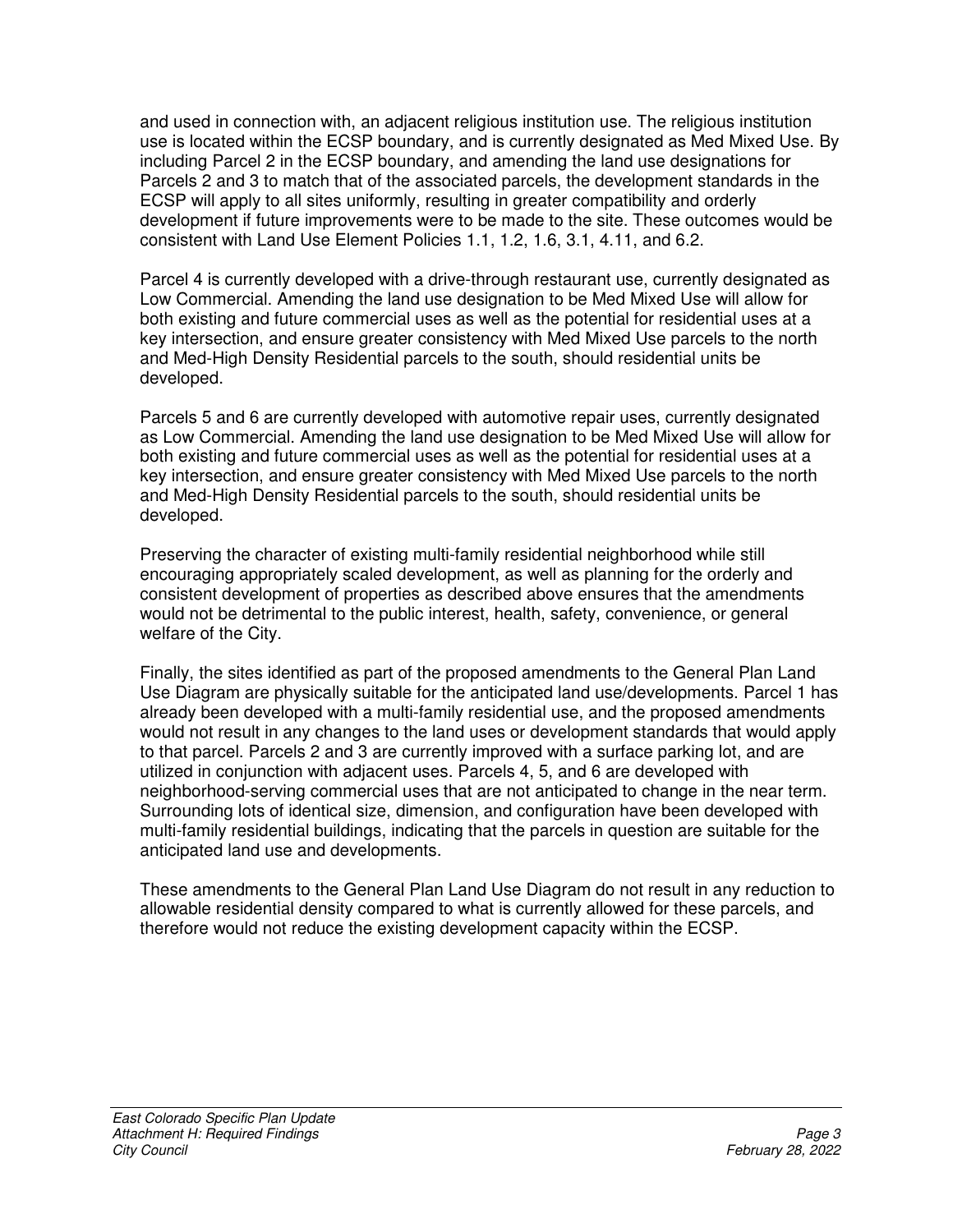## FINDINGS FOR ADOPTION OF A SPECIFIC PLAN

*The City Council may adopt a Specific Plan only if it finds that the proposed plan is in conformance with the goals, policies, and objectives of the General Plan and other adopted goals and policies of the City.* 

The Recommended ECSP is consistent with the goals, policies, and objectives of the General Plan as follows:

#### *Land Use Element*

- *Goal 1. Sustainable Growth. Sustainable growth and change in orderly and wellplanned developments within targeted areas that allow for higher density development in an urban core setting and in close proximity to transit that provides for the needs of existing and future residents and businesses, ensures the effective provision of public services, and makes efficient use of land, energy, and infrastructure.* 
	- o *Policy 1.1 (Basic Growth Policy). Accommodate growth that is consistent with community values and that complements the scale and character of Pasadena's unique residential neighborhoods, business districts, and open spaces.*
	- o *Policy 1.2 (Targeted Growth). Target growth and new construction in infill areas and away from Pasadena's residential neighborhoods and open spaces by redeveloping underutilized and industrial properties, especially within the Central District, Transit Villages, Neighborhood Villages, and along selected corridors.*

The recommended East Colorado Specific Plan Update ("Recommended ECSP") implements the land uses, densities, and intensities established in the General Plan Land Use map, which represents community values and the anticipated scale and character of Pasadena's neighborhoods. By introducing new land uses such as housing and more flexibility of commercial uses, the Recommended ECSP targets growth and new construction along the East Colorado corridor, which contains underutilized properties that can serve as infill sites, as well as the areas surrounding the Metro L (Gold) Line Allen Station, which will foster transit-oriented development.

- *Goal 2. Land Use Diversity. A mix of land uses meeting the diverse needs of Pasadena's residents and businesses, fostering improved housing conditions, offering a variety of employment and recreation opportunities, and supporting a healthy population while protecting the environment.* 
	- o *Policy 2.1 (Housing Choices). Provide opportunities for a full range of housing types, densities, locations, and affordability levels to address the community's fair share of regional, senior, and workforce housing needs and provide a strong customer base sustaining the economic vitality of Pasadena's commercial land uses. The types, densities, and location of housing shall be*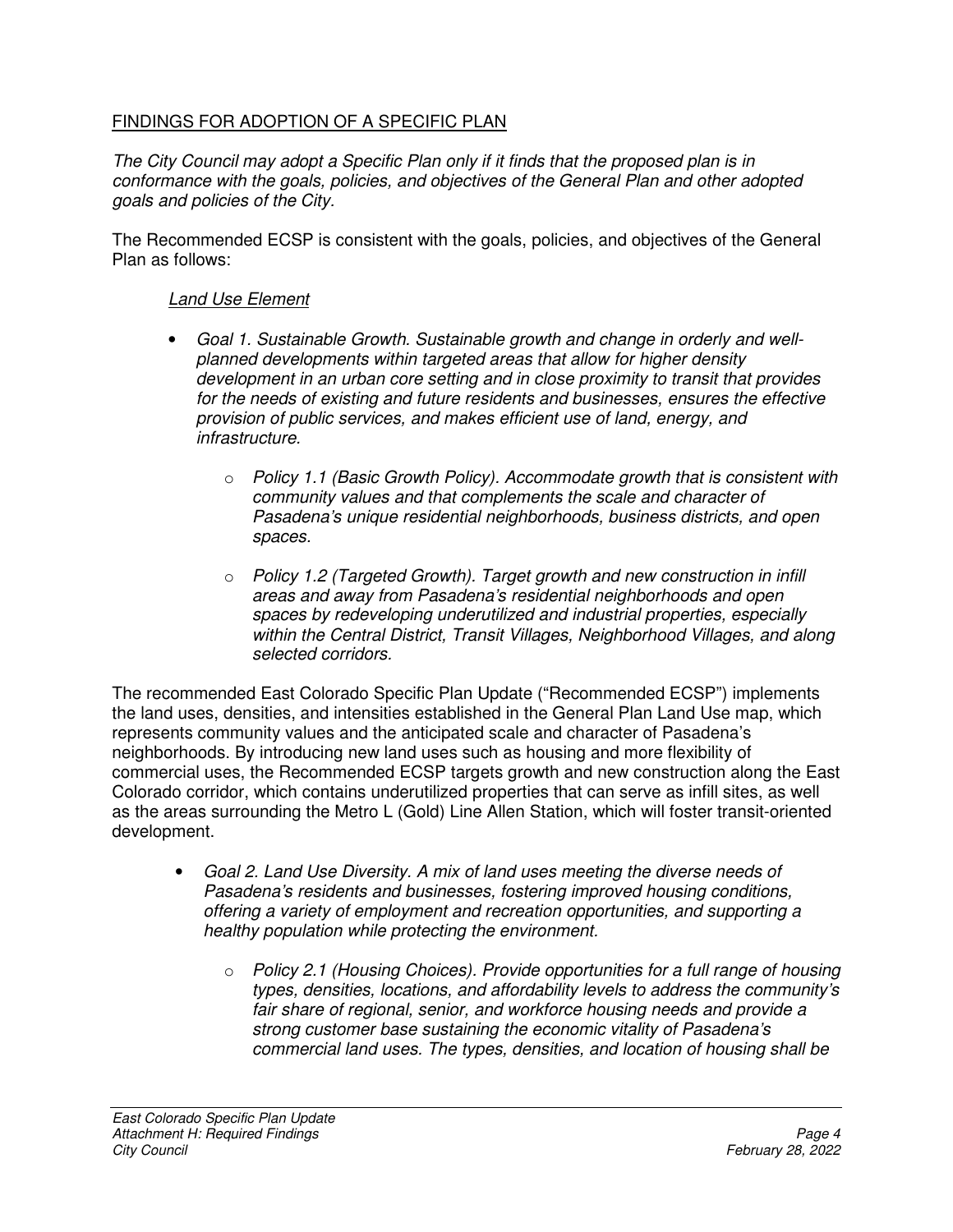*determined by the Land Use Diagram and reflect the projected needs specified in the Housing Element.* 

- o *Policy 2.2 (Senior Housing). Encourage the development of senior housing that has access to commercial services, health care facilities, community facilities, and public transit.*
- o *Policy 2.3 (Commercial Businesses). Designate sufficient land to enable a broad range of viable commercial uses in Pasadena's Central District, Transit and Neighborhood Villages, and commercial corridors. These uses will serve both local and regional needs, reducing the need for residents to travel to adjoining communities, capturing a greater share of local spending, and offering a diversity of employment opportunities.*
- o *Policy 2.4 (Job Choices). Provide opportunities for the development of a broad range of land uses that offer job opportunities for Pasadena's residents, including professional and creative office, institutional and research and development (R&D) flex space.*
- o *Policy 2.5 (Mixed Use). Create opportunities for development projects that mix housing with commercial uses to enable Pasadena's residents to live close to businesses and employment, increasing non-auto travel, and interact socially.*
- o *Policy 2.6 (Transit-Related Land Uses). Promote the development of uses that support and capture the economic value induced by the presence of transit corridors and stations.*
- o *Policy 2.8 (Equitable Distribution of Community Devices and Amenities). Ensure that parks and recreation facilities, community services, and amenities are equitably distributed and accessible throughout the City.*

The Recommended ECSP introduces a mixed-use zoning district along the East Colorado corridor and in the area surrounding the Metro L (Gold) Line Allen Station, which by allowing housing as well as commercial and other uses, creates new housing options that are not available today. The Recommended ECSP also maintains an existing lower density multi-family residential district along Allen Avenue. Senior Housing and Residential Care facilities are also permitted uses in various districts throughout the Plan and this will aid in providing a mix of housing types for the plan area. An updated set of land uses in the mixed-use zones and revised parking standards for smaller businesses create more flexibility for new commercial businesses to be established, and in turn more job opportunities for local residents. Finally, the Recommended ECSP includes updated and more robust open space requirements, including requirements for Publicly Accessible Open Space for larger development projects, which would create equitably distributed open space amenities for the surrounding neighborhoods. Publicly Accessible Open Space standards include minimum dimensions, access requirements, landscaping, tree planting, and other requirements intended to create quality community gathering places.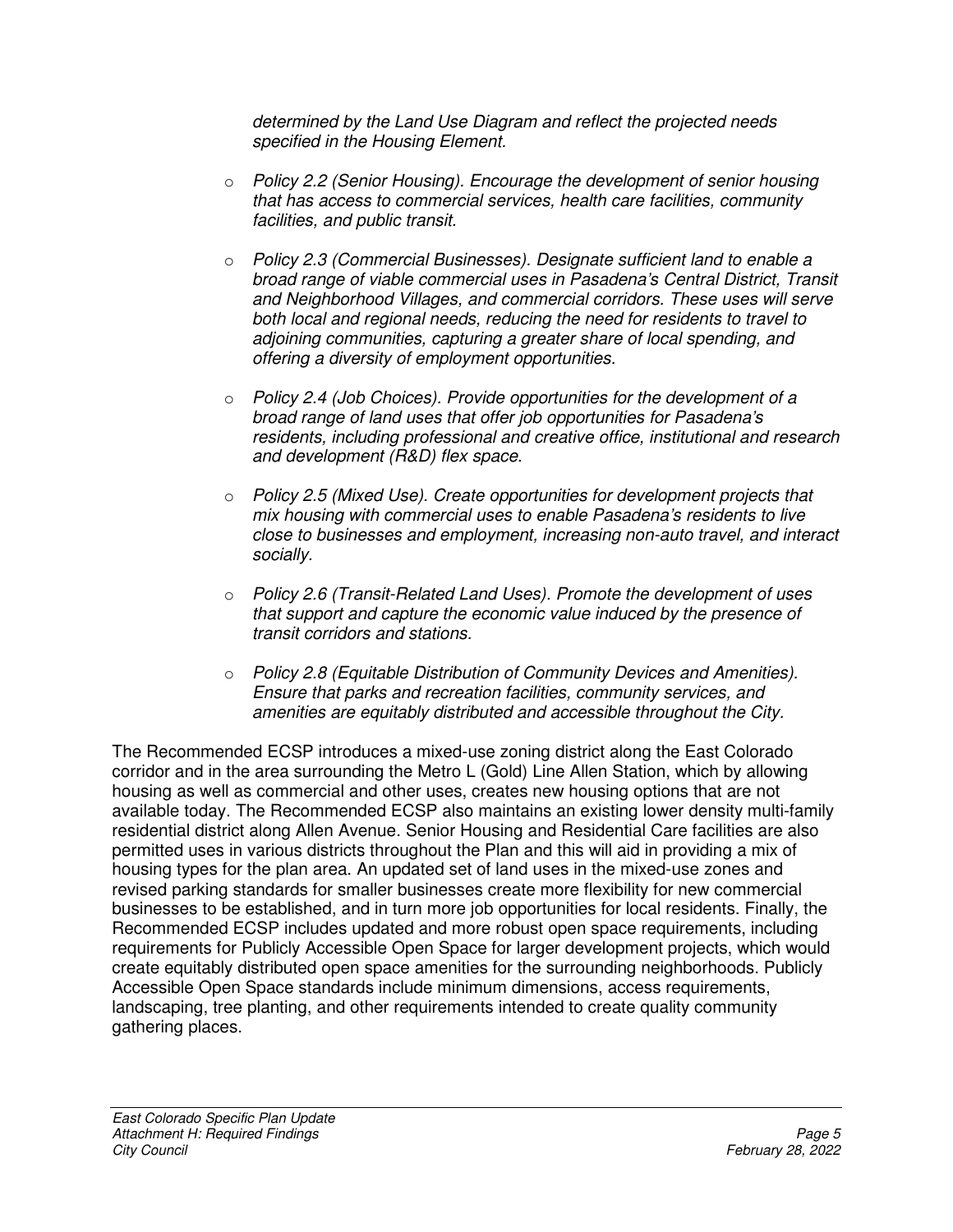- *Goal 3. Compatible Land Uses. A mix and distribution of land uses characterized by their compatibility.* 
	- o *Policy 3.1 (High-Impact Uses). Avoid the concentration of uses and facilities in any neighborhood or district where their intensities, operations, and/or traffic could adversely impact the character, safety, health, and quality of life.*
	- o *Policy 3.2 (Care Facilities). Allow for the development of senior daycare facilities, assisted living facilities, hospice, child care, and other care facilities where they can be located, designed, and managed to ensure compatibility with and the safety of adjoining uses, consistent with adopted specific plans, Community Places policies and in accordance with state legislation.*
	- o *Policy 3.3 (Assembly Facilities). Require that assembly facilities for social, cultural, educational, and religious organizations be located, designed, and managed to ensure compatibility and avoid traffic, noise, and other negative impacts with adjoining uses.*
	- o *Policy 3.6 (Non-Conforming Uses). Encourage the replacement of nonconforming uses to achieve groupings of compatible uses that conform to the current zoning standards.*
	- o *Policy 3.7 (Alcohol and Drug Abuse). Reduce the impact of alcohol and other drug related problems through the regulation and monitoring of establishments that sell alcohol and drugs. Develop regulations for the location and management of alcohol and drug related care facilities. Ensure compatibility with and the safety of adjoining uses, in accordance with state legislation.*

The Recommended ECSP focuses new growth in key segments of the East Colorado corridor, ranging in densities from 32 to 87 dwelling units per acre. This allows new housing and catalytic development in areas that can accommodate growth, while limiting the intensity of development along the Eastern Corridor to create more sensitive transitions to existing neighborhoods and maintain quality of life. The Recommended ECSP allows Residential Care facilities as well as a variety of public assembly and cultural institution uses in various districts within the Plan area. The development standards as well as density and intensity regulations in the Plan encourage redevelopment of existing, potentially nonconforming uses, and land uses that include alcohol sales will continue to be carefully regulated through the Conditional Use Permit process.

- *Goal 4. Elements Contributing to Urban Form. A safe, well-designed, accessible City with a diversity of uses and forms* 
	- o *Policy 4.1 (Sustainable Urban Form). Provide an overall pattern of land uses and densities that encourages sustainable development; offers convenient alternatives to auto travel; ensures compatibility among uses; enhances livability and public health; sustains economic vitality; and reduces air pollution, greenhouse gas emissions, and energy consumption.*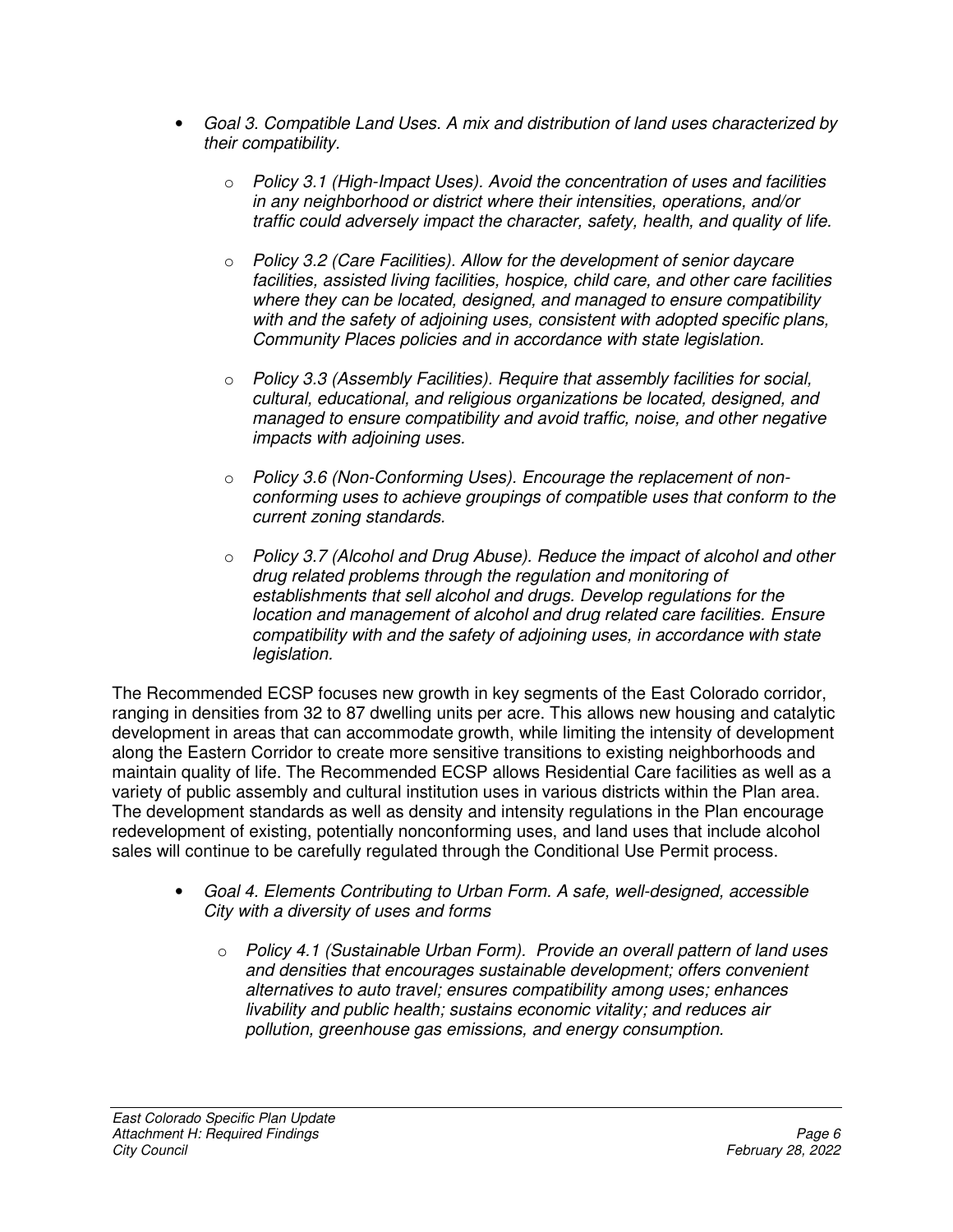- o *Policy 4.2 (A Diversity of Places). Maintain and enhance the City's urban form with distinct, compact, and walkable areas with a diversity of uses, densities, and characters. Offer choices for living, working, shopping, and recreation consistent with community values, needs, and demographics.*
- o *Policy 4.4 (Transit Villages). Accommodate and intensify a mix of local and regional commercial, residential, and public uses close to the metro Gold Line stations. Design these areas to accommodate safe and convenient walking, bicycling, and transit use. Include gathering places and amenities to enhance their quality and livability.*
- o *Policy 4.5 (Transit Villages in Context). Differentiate the mix of development intensities of the Transit Villages to reflect their setting, with the highest intensities at Fillmore, Del Mar, Memorial Park and Lake Metro Gold Line stations, moderate intensities at Sierra Madre Villa station and lowest intensities at the Allen Avenue station.*
- o *Policy 4.6 (Neighborhood Villages). Support neighborhoods through the intensification of development at major intersections to serve as centers of neighborhood identity and activity. Encourage the clustering of communityoriented commercial services, housing, and community gathering places with pedestrian-oriented amenities that are accessible and walkable.*
- o *Policy 4.7 (Strengthen Major Corridors). Encourage the economic improvement of underused parcels along Pasadena's corridors by clustering more intense uses at major intersections and lower intensity mixed-use or commercial development between major intersections.*
- o *Policy 4.10 (Architecture that Enhances). Locate and design buildings to relate to and frame major public streets, open spaces, and cityscape. New development at intersections should consider any number of corner treatments, and should balance safety and accessibility concerns with the vision of the area and the need for buildings to engage the street and create a distinct urban edge.*
- o *Policy 4.11 (Development that is Compatible). Require that development demonstrates a contextual relationship with neighboring structures and sites addressing such elements as building scale, massing, orientation, setbacks, buffering, the arrangement of shared and private open spaces, visibility, privacy, automobile and truck access, impacts of noise and lighting, landscape quality, infrastructure, and aesthetics.*
- o *Policy 4.12 (Transitions in Scale). Require that the scale and massing of new development in higher-density centers and corridors provide appropriate transitions in building height and bulk and are sensitive to the physical and visual character of adjoining lower-density neighborhoods.*

The Recommended ECSP includes numerous new development standards, including minimum sidewalk widths, setbacks, building stepbacks, massing, ground floor design, and façade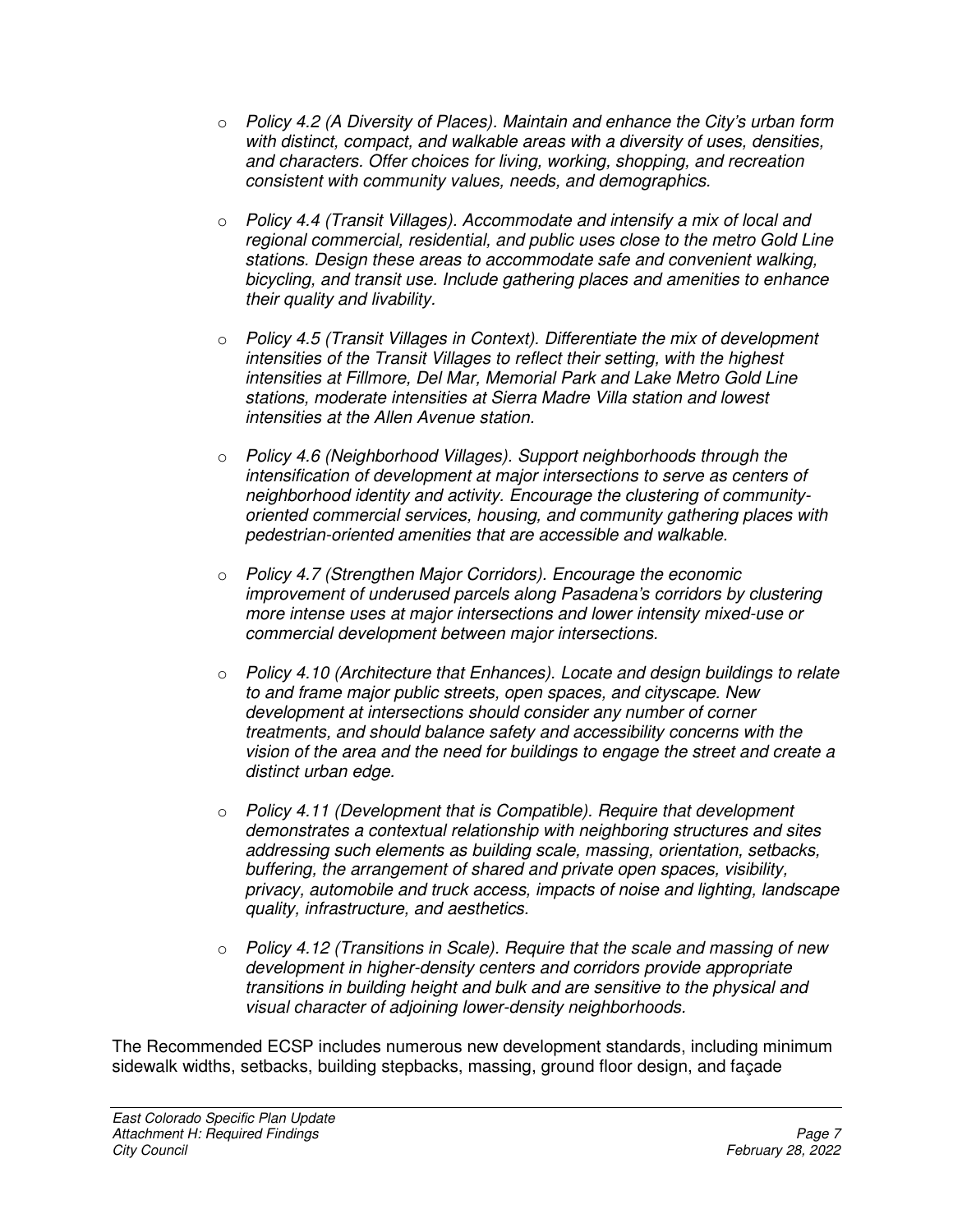modulation which are intended to support walkable, mixed-use neighborhoods that reduce the need to drive, enhance urban design, and achieve appropriate transitions in scale to ensure that new development is compatible. The proposed zoning districts in the Recommended ECSP expand the types of allowed land uses, thereby creating a diversity of places. The Recommended ECSP promotes thoughtful growth along key segments of the East Colorado corridor, particularly near Pasadena City College and the Metro L (Gold) Line Allen Station, by creating a set of community oriented commercial services, housing, and community gathering places that are walkable and accessible from nearby neighborhoods. In particular, new Publicly Accessible Open Space requirements for new commercial uses of a certain size seek to contribute to a sense of place by establishing plazas and paseos at key locations. Pasadena has a history of providing quality outdoor spaces, particularly in the Central District, and this will be expanded into the plan area.

- *Goal 5. Pedestrian-Oriented Places. Development that contributes to pedestrian vitality and facilitates bicycle use in the Central District, Transit Villages, Neighborhood Villages, and community corridors.* 
	- o *Policy 5.1 (Walkable City). Maintain and improve sidewalks and pedestrian paths in Pasadena's neighborhoods and business districts by incorporating street trees, landscaping, and pedestrian-oriented amenities.*
	- o *Policy 5.2 (Pedestrian-Oriented Development). Require buildings in the Central District, Transit Villages, Neighborhood Villages, and along corridors specified by the adopted specific plans to be located along the street/sidewalk and designed to promote pedestrian activity. This can be accomplished by incorporating transparent facades, small plazas, and dining areas; while locating parking to the rear or underground and placing primary entries on the street*
	- o *Policy 5.3 (Community Greenways). Improve Pasadena's public sidewalks as "greenway" corridors with extensive tree canopies, connecting its neighborhoods, Transit Villages, Neighborhood Villages, neighborhoods, parks, schools, and open spaces.*
	- o *Policy 5.4 (Community Connectivity). Improve corridors crossing the 210 Freeway to accommodate safe and convenient walking and bicycling with landscape, trees, street furniture, and other amenities. This will improve the visual and physical connectivity of neighborhoods to the north and south. Consider the feasibility for constructing a landscaped deck over the freeway as an open space amenity and as a means of improving the connections between neighborhoods on either side of the 210 freeway.*
	- o *Policy 5.7 (Pedestrian Connections). Support and enhance the pedestrian experience along public and private pedestrian passages, pathways, courtyards, paseos, alleys, and public walkways with increased connectivity and infrastructure, as well as businesses located along these pedestrian corridors.*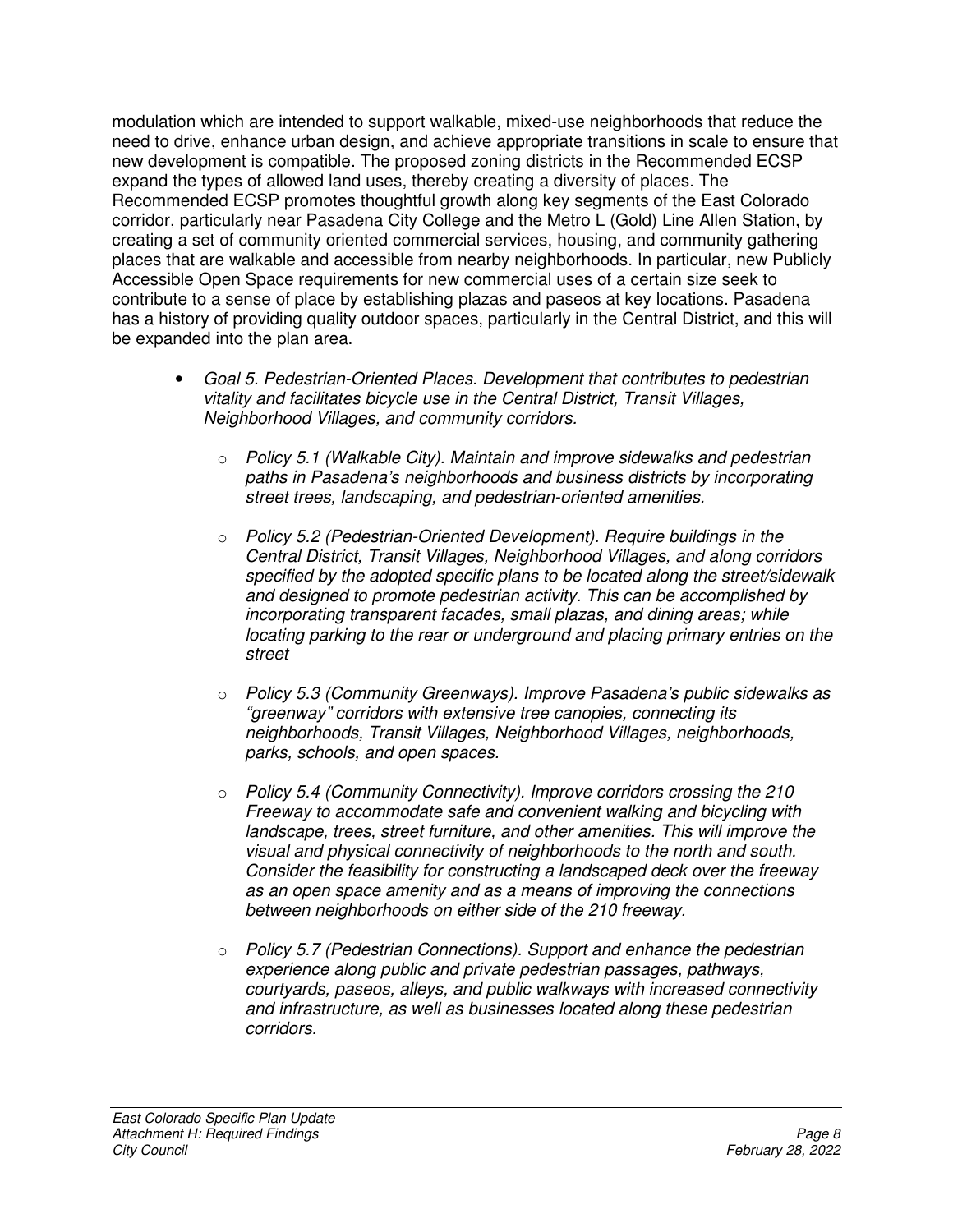The Recommended ECSP includes new requirements for minimum sidewalk widths, minimum parkway size and frequency, minimum tree well and tree size, active ground floor uses, ground floor design, street wall minimums, and transparency requirements. The Recommended ECSP also includes requirements for publicly accessible open space, with specific guidance on implementing these requirements to create a network of paseo connections in the Mid-City Subarea, as well as policies and implementation actions aimed at improving safety and the convenience of walking. All of these elements are designed to work together to make the Recommended ECSP area more pedestrian-oriented by encouraging well-designed and engaging ground floors of buildings and comfortable, shaded sidewalks.

- *Goal 6. Sense of Place and History. Require new development and changes to existing development to be located and designed to respect the defining elements of Pasadena's character and history such as its grid street pattern, block scale, public realm, courtyards, paseos, alleys, neighborhoods and districts, building massing and heights, significant architecture, and relationship to the mountains and Arroyo Seco.* 
	- o *Policy 6.1 (Sense of Place and History). Require new development and changes to existing development to be located and designed to respect the defining elements of Pasadena's character and history such as its grid street pattern, block scale, public realm, courtyards, paseos, alleys, neighborhoods and districts, building massing and heights, significant architecture, and relationship to the mountains and Arroyo Seco.*
	- o *Policy 6.2 (Established Neighborhoods). Preserve, protect, and enhance established residential neighborhoods by providing appropriate transitions between these and adjoining areas. Require new development to complement and respond to the existing physical characteristics that contribute to the overall character and livability of the neighborhood.*
	- o *Policy 6.3 (Form-Based Code). Establish standards regulating the form and scale of development to assure that new construction is sensitive to the massing, scale, architectural character, landscape design, and relationships to street frontages of existing uses.*
	- o *Policy 6.5 (Public Art). Integrate public art in private projects and in public spaces, including streetscapes, parks, and civic spaces.*

The Recommended ECSP includes goals and policies supporting context-appropriate development that is sensitive to historic properties and encourages adaptive reuse of buildings to achieve preservation and rehabilitation of both designated and undesignated historic properties. Setback, stepback, and height standards in the Recommended ECSP provide sensitive transitions to established surrounding neighborhoods, and public art is encouraged through limitations on blank walls and policies and implementation measures aimed at encouraging public art. The development standards in the Recommended ECSP that regulate building form, massing, and design within the context of surrounding buildings and the public realm, are consistent with the definition of "Form-Based Code" established in the General Plan and will ensure that future development is contextually compatible with the existing setting.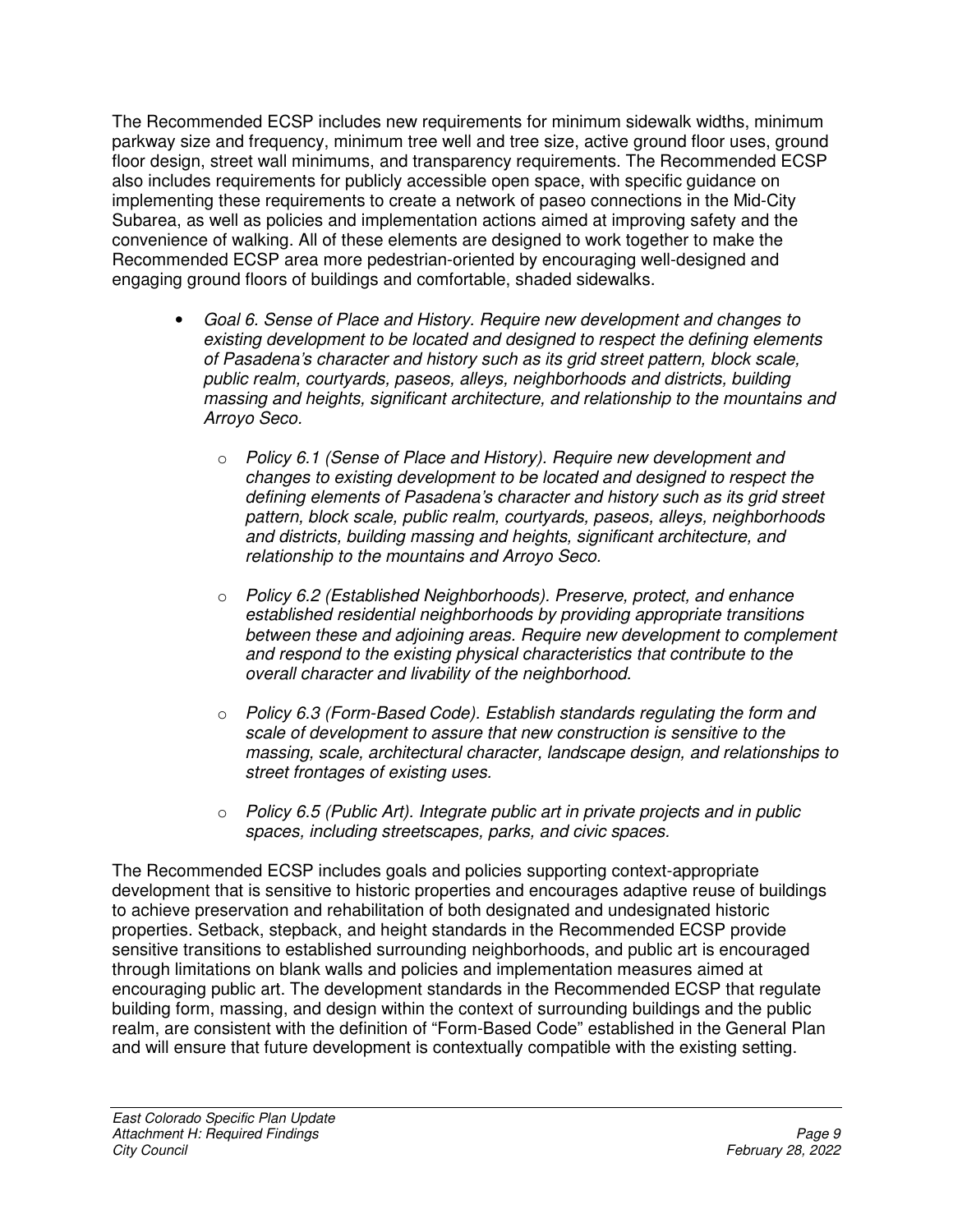- *Goal 7. Architectural Design and Quality. Encourage an architecturally distinguished city with a diversity of building styles. New development will recognize this by supporting a variety of materials, forms, and construction techniques while demonstrating contextual relationship to its surroundings through traditional physical concepts (orientation, scale, materials) and non-physical concepts (cultural, climactic, economic).* 
	- o *Policy 7.2 (Architectural Diversity & Creativity). Allow for the development of a diversity of buildings styles. Support innovative and creative design solutions to issues related to context and environmental sustainability.*

The Recommended ECSP includes development standards that were created with built-in flexibility measures, such as setback ranges, in order to encourage architectural creativity and allow for designs that respond well to their context.

- *Goal 8. Historic Preservation. Preservation and enhancement of Pasadena's cultural and historic buildings, landscapes, streets and districts as valued assets and important representations of its past and a source of community identity, and social, ecological, and economic vitality.* 
	- o *Policy 8.4 (Adaptive Reuse). Encourage sensitive adaptive re-use including continuing the historic use of historic resources to achieve their preservation, sensitive rehabilitation, and continued economic and environmental value*
	- o *Policy 8.5 (Scale and Character of New Construction in a Designated Landmark and Historic Districts). Promote an architecturally sensitive approach to new construction in Landmark and Historic districts. Demonstrate the proposed project's contextual relationship with land uses and patterns, spatial organization, visual relationships, cultural and historic values, and relationships in height, massing, modulation, and materials.*

The Recommended ECSP includes detailed new standards with diagrams that define an appropriate building envelope for new development that is adjacent to historic resources. These standards are intended to allow redevelopment that respects and enhances historic resources in the vicinity. Reductions in parking requirements for certain commercial uses up to a certain size also encourages adaptive reuse by not requiring the construction of new parking.

- *Goal 10. City Sustained and Renewed. Development and infrastructure practices that sustain natural environmental resources for the use of future generations and, at the same time, contribute to the reduction of greenhouse gas emissions and impacts on climate change.* 
	- o *Policy 10.6. (Adaptive Reuse). Encourage adaptive reuse of structures, including non-historic structures, as a means of supporting environmental sustainability.*

The Recommended ECSP includes reductions in parking requirements for certain commercial uses up to a certain size, which encourages changes in use in existing buildings without the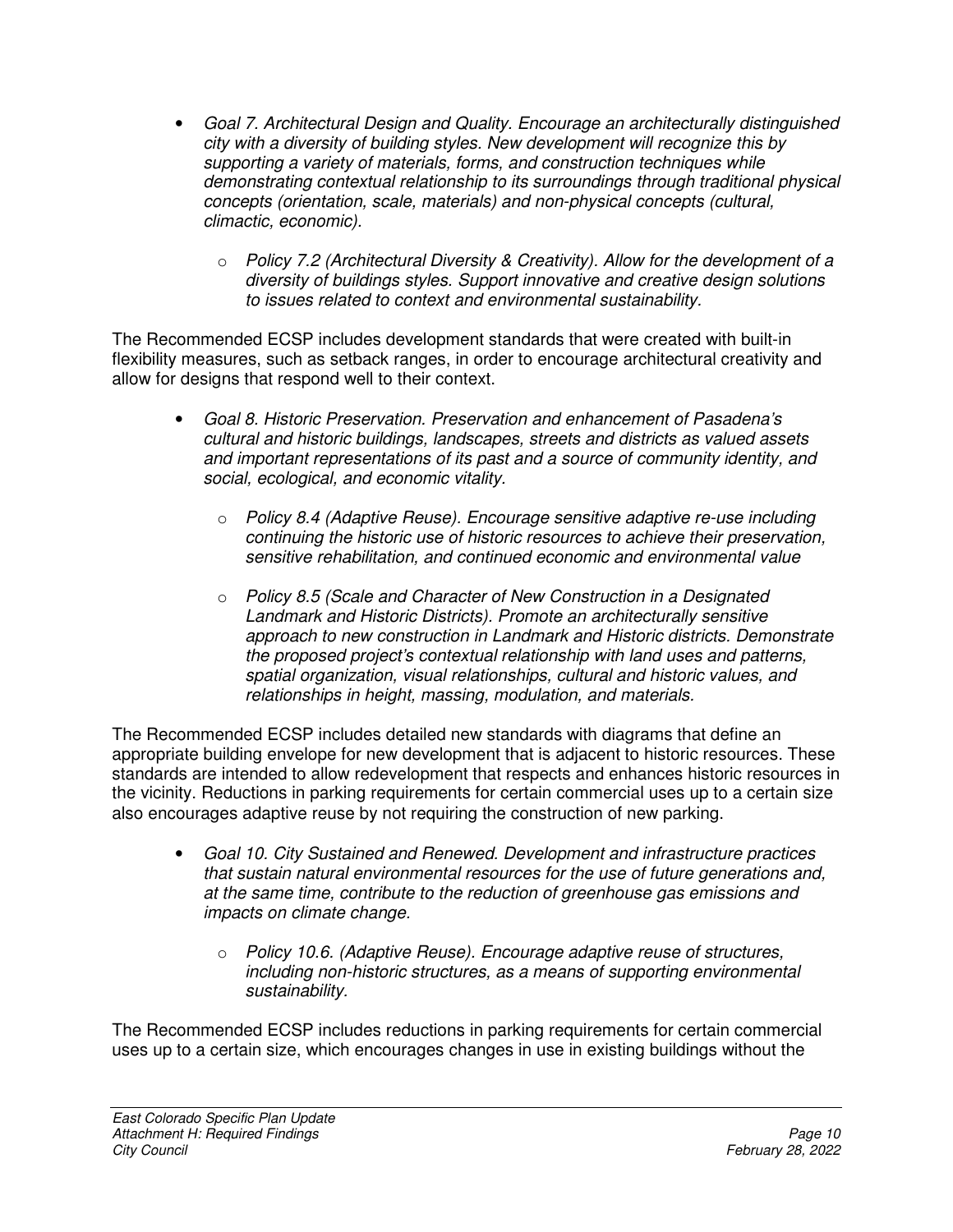need to replace the buildings to accommodate additional parking. This allows adaptive reuse and investment into existing buildings.

- *Goal 11. Job Opportunities. Provide land use capacities that accommodate a diversity of job opportunities for Pasadena's residents.* 
	- o *Policy 11.1 (Business Expansion and Growth). Support the growth and success of businesses that create new job opportunities and productive and satisfying employment for Pasadena residents.*
	- o *Policy 11.3 (New and Complementary Businesses). Identify opportunity sites for expansion of successful Pasadena companies and attraction of new establishments that are complementary with Pasadena's Central District, neighborhood and transit villages, and commercial corridors.*
	- o *Policy 11.4 (Barriers). Reduce barriers to gainful employment such as lack of public transportation, training, job information, and childcare.*

The Recommended ECSP provides new flexibility in the types of commercial land uses allowed, which is intended to reduce barriers to new businesses and job opportunities from locating in the plan area. Allowable floor area ratios have been calibrated to allow adequate building area relative to lot sizes, a process has been added for reducing open space requirements for research and development uses to encourage establishment of innovation businesses, and parking requirements have been reduced for certain commercial land uses up to a certain size. This flexibility is intended make it easier for new businesses to be established that can provide quality job opportunities for nearby residents.

- *Goal 12. Shopping and Dining. Diversity of shopping opportunities enabling Pasadena's residents to acquire desired goods and services in the City, as well as attracting customers from surrounding communities.* 
	- o *Policy 12.1 (Vital Commercial Districts). Enhance commercial districts to create quality shopping and dining experiences.*
	- o *Policy 12.3 (Adequate Parking). Coordinate public/private parking improvements and policies to support local business.*
	- o *Policy 12.4 (Revitalization of Commercial Areas). Encourage the revitalization of commercial and industrial areas by attracting private investment.*
	- o *Policy 12.5 (Small Businesses). Encourage the retention and expansion of small businesses through incentives, by providing adequate infrastructure and street beautification. Promote locating of small businesses as integral to the identity of the neighborhood villages.*
	- o *Policy 12.6 (Local Businesses). Support the development of Pasadena-grown and based retail businesses as an alternative to national chain brands*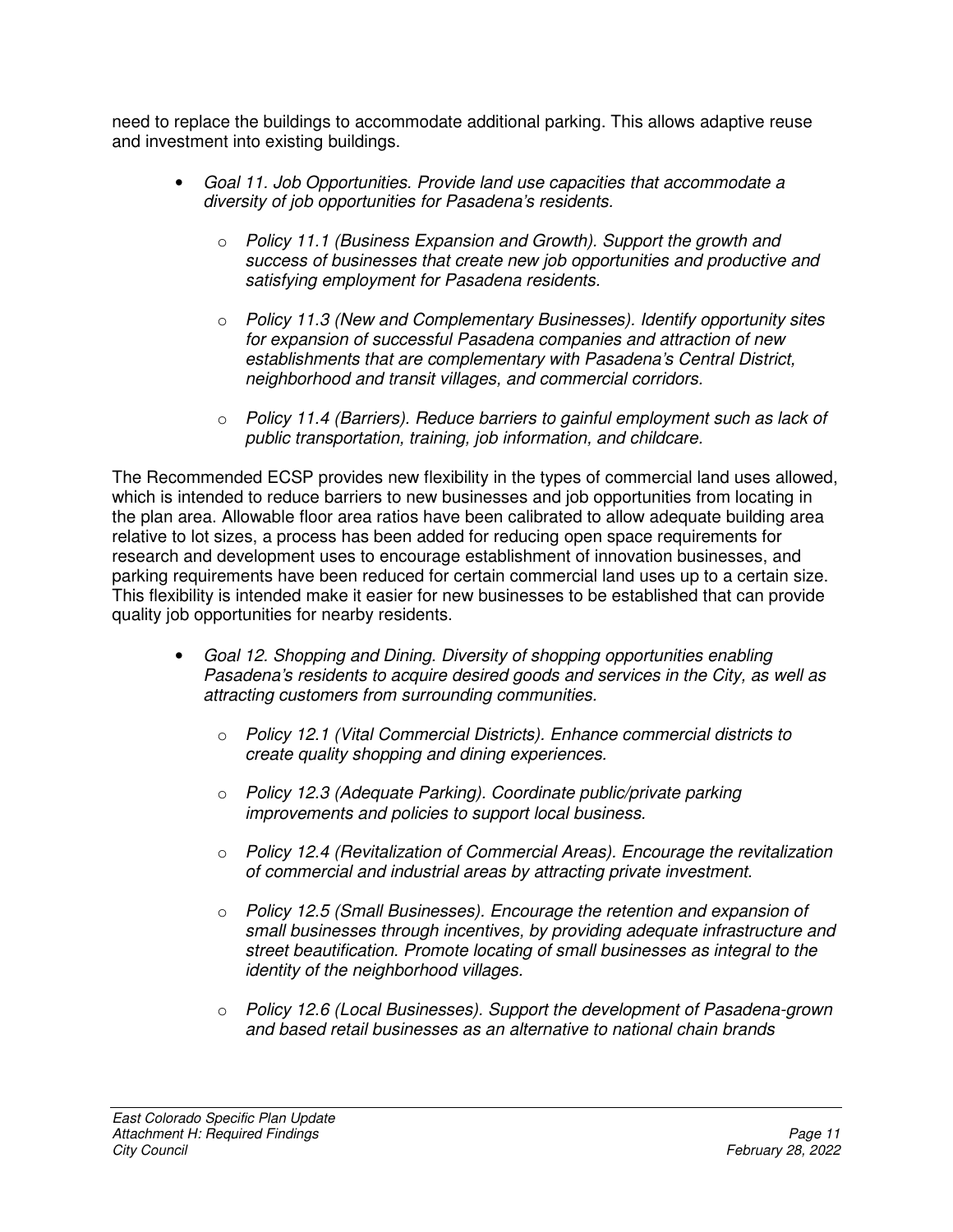The Recommended ECSP encourages infill commercial development by expanding the types of land uses that are allowed in mixed-use zoning districts. This flexibility is intended to attract new private investment on underutilized parcels that typically contain surface parking. Parking requirements for certain commercial uses up to a certain size, such as restaurants and outdoor dining uses, have been reduced or eliminated to promote new dining experiences and economic vitality utilizing the existing parking supply to accommodate demand. This also reduces costs and barriers to entry for small and locally-owned businesses looking to locate in the plan area, and helps reduce the negative impacts of displacement and gentrification. Sidewalk width, parkway, ground floor transparency, and street tree requirements have also been included in the plan to beautify the street and help establish a more welcoming pedestrian environment.

- *Goal 13. Innovation. An environment fostering innovation and creativity enabling Pasadena to be on the "cutting-edge" of business development and jobs generation.* 
	- o *Policy 13.2 (Business Sectors). Strengthen Pasadena's technology and innovation sectors.*
	- o *Policy 13.3 (Adaptation to Evolving Market Demands). Advance policies and practices that encourage the creation and preservation of flexible commercial and light industrial space.*
	- o *Policy 13.4 (New Businesses). Create incentives for the development of laboratory and research and development businesses. Promote the spinoff of new businesses from existing institutions, such as The California Institute of Technology, Jet Propulsion Laboratory, Huntington Memorial Hospital, and others.*
	- o *Policy 13.5 (Creative/Innovation Employment Centers). Provide for the clustering of creative, research, and incubator/"start-up" industries. Leverage the intellectual capital of Pasadena's educational institutions creating distinct and cohesive centers offering new employment opportunities for its residents.*

The mixed-use zoning districts in the plan allow for the commercially-oriented land uses in this key area that have historically attracted businesses in the Eastern Corridor subarea, which contains auto dealerships and other commercial uses. The Recommended ECSP recognizes the need for these types of businesses to serve the broader community and generate revenue for the City, while revising standards to improve the urban design of such uses and support pedestrian mobility. Additionally, in recognition of the ECSP area's proximity to Caltech and Pasadena City College, additional flexibility has been provided for research and development uses that would allow for reductions in open space subject to approval from the Design Commission. These land use regulations support businesses that would offer services and employment opportunities for residents in and around the plan area, as well as attract businesses to surrounding areas that may support research and development, dining, retail, and service industries.

• *Goal 18. Land Use/Transportation Relationship. Pasadena will be a City where there are effective and convenient alternatives to using cars and the relationship of land use and transportation is acknowledged through transit-oriented development,*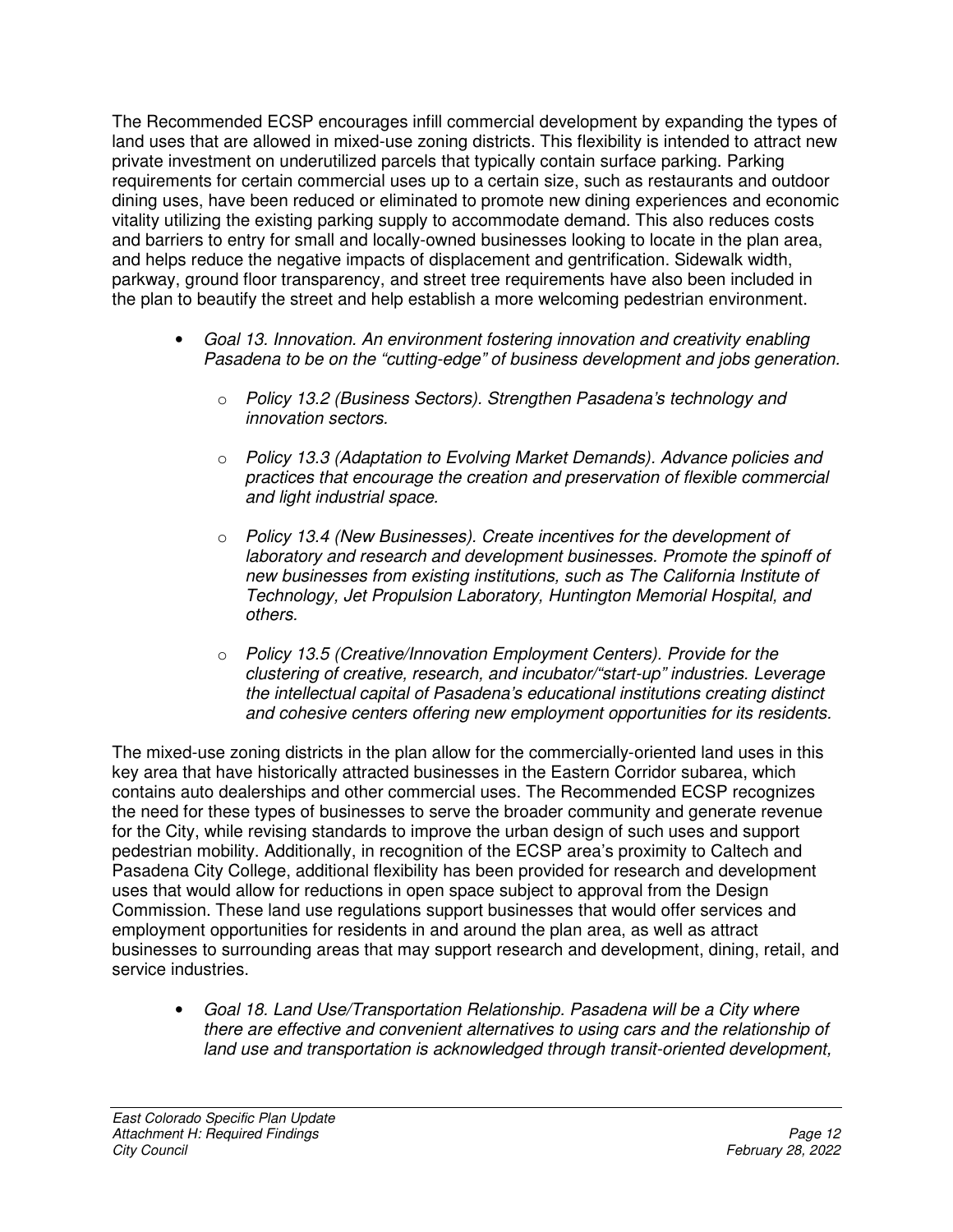*multimodal design features, and pedestrian and bicycle amenities in coordination with and accordance with the Mobility Element.* 

- o *Policy 18.1 (Development Mix and Densities). Accommodate the mix and density of land uses and urban form that induce walking, bicycling, and transit use as an alternative to the automobile, as specified by the Land Use Diagram.*
- o *Policy 18.2 (Mobility). Correlate land use development intensities with adequate infrastructure improvements and transportation strategies to ensure mobility in all areas of Pasadena.*
- o *Policy 18.3 (Modal Choices). Promote the development of infrastructure supporting walking, bicycling, and transit use and complete streets as specified by the Mobility Element.*
- o *Policy 18.4 (Transit-Pedestrian Coordination). Implement physical improvements facilitating pedestrian access from development projects to the street, bus stops, and/or transit stations.*

The Recommended ECSP introduces new mixed-use zoning and appropriate density increases compared to what is allowed under existing regulations, along with a variety of commercial uses. The Recommended ECSP also introduces new development standards such as sidewalk minimums, parkway requirements, tree well size minimums, tree species recommendations, and ground floor use and design requirements. These changes would accommodate a mix of density and land uses that will promote walkability, complete streets and facilitate better access to bus stops along the corridor. The Recommended ECSP also includes policies that would support future improvements to the street right-of-way, particularly along Allen Avenue, consistent with goals and policies expressed in the General Plan Mobility Element.

- *Goal 19. Parking Availability. The supply of parking will reflect Pasadena's objective to protect residential neighborhoods; create a vital, healthy, and sustainable economy; establish Pasadena as a leader in environmental stewardship; encourage physical activity and a commitment to health and wellness; and encourage walking, biking, and transit. The supply of parking in an area will also reflect the type, mix, and density of uses; the availability of shared facilities; and the proximity to transit.* 
	- o *Policy 19.1 (Parking Standards). Establish, periodically review, and adjust as necessary parking standards to ensure an adequate supply of parking commensurate with the vision, uses, densities, availability of alternative modes, and proximity to transit stations in the area.*
	- o *Policy 19.3 (Parking Management). Manage parking to reduce the amount of land devoted to frequently vacant parking lots through parking management tools.*
	- o *Policy 19.4 (Park Once). Provide the opportunity for residents, patrons and visitors to park once and visit many destinations in the Central District, Transit Villages, and Neighborhood Villages through centrally located shared parking*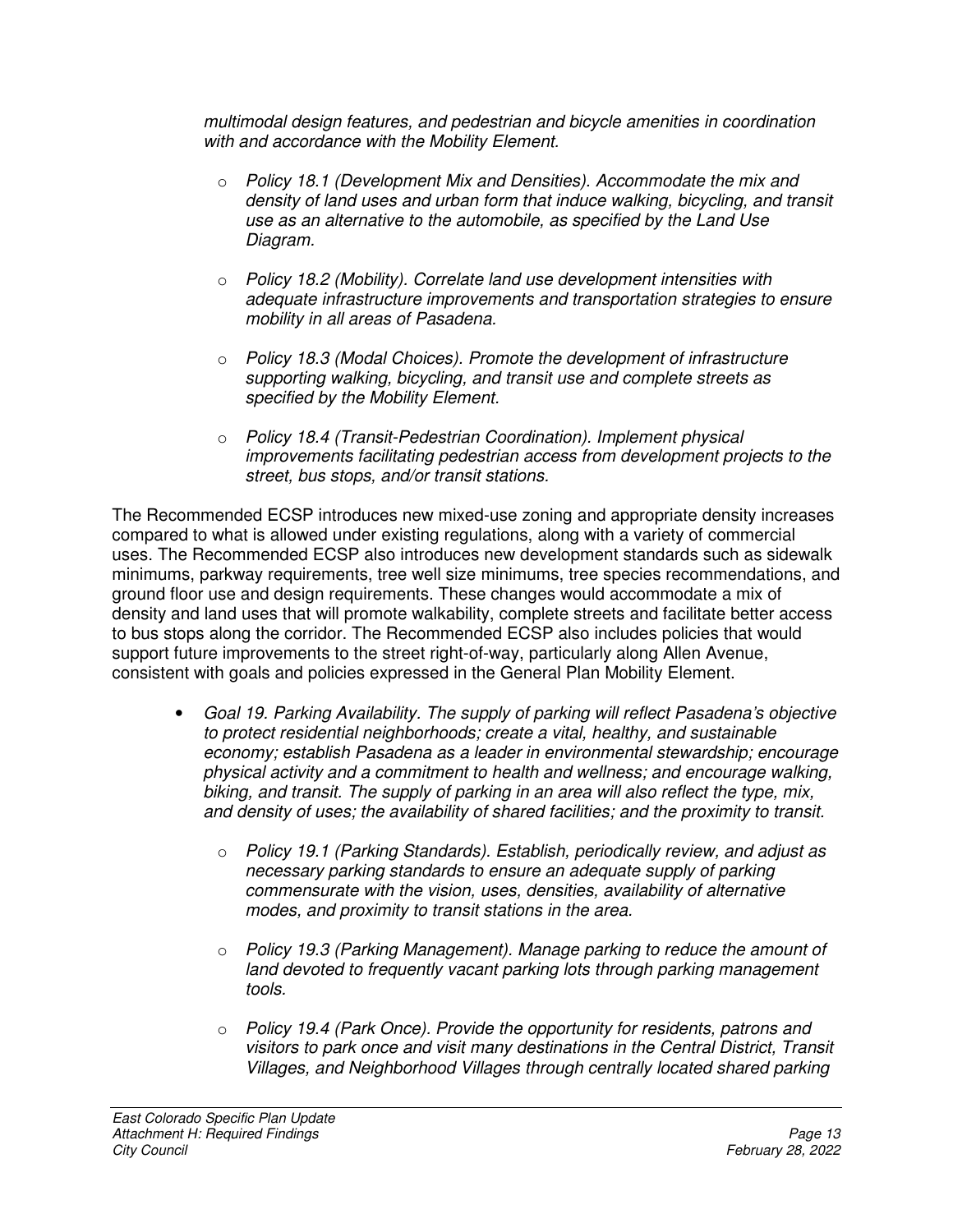*while providing additional flexibility for businesses to provide parking off-site or participate in other alternative parking funding mechanisms.* 

- o *Policy 19.5 (Bicycle Parking). Accommodate the development of bicycle parking centers in the Central District, Transit Villages, and Neighborhood Villages and require larger development projects to incorporate secured and convenient bicycle parking facilities.*
- o *Policy 19.6 (Unbundled Parking). Encourage practices that separate the cost of parking from commercial lease rates, the costs of housing, and – where feasible – the price of goods and services to ensure that non-car owners do not pay for parking they do not need and help people weigh the true cost of driving in lieu of transit.*

The Recommended ECSP includes key updates to parking requirements that are intended to ensure an adequate supply of parking commensurate with the goals and vision of the plan area. This includes reducing parking requirements for all properties within a half-mile of the Metro L (Gold) Line Allen Station, eliminating parking requirements for most commercial uses up to 5,000 square feet and for outdoor dining up to 500 square feet per tenant, and setting parking requirements for residential uses based on the number of bedrooms rather than size of units. Bicycle parking remains a requirement for new uses, and shared parking remains an option for multiple uses that meet zoning code requirements. Finally, the Recommended ECSP requires unbundling of parking for any building with new residential units.

- *Goal 20. Information and Participation. All Pasadena communities will be uniformly aware and participate in land use planning, entitlement processes, and decisionmaking processes through the communication of clear and understandable information and engagement opportunities.* 
	- o *Policy 20.1 (Neighborhood Meetings). Encourage broad representation and community participation at all steps of the planning process.*
	- o *Policy 20.2 (Brochures and Notices). . Provide notices and information regarding the review and entitlement process for proposed development projects enabling the public to provide input in decision-making. Ensure supporting documents, such as staff reports dealing with land use matters, are easily accessible on the City website and are provided in a timely manner.*
	- o *Policy 20.4 (Neighborhood Connections). Utilize the Neighborhood Connections office to send notices of neighborhood meetings and public hearings to neighborhood associations within a reasonable radius of a proposed project and to the Pasadena Neighborhood Coalition.*
	- o *Policy 20.5 (Public Discussion). Increase public discussion through the use of new technology, providing multiple locations, times, communication avenues for public involvement and discussion of long range planning initiatives.*

The Recommended ECSP is the result of an extensive three-year planning and public outreach process. Throughout this process, the Planning Department solicited input from residents,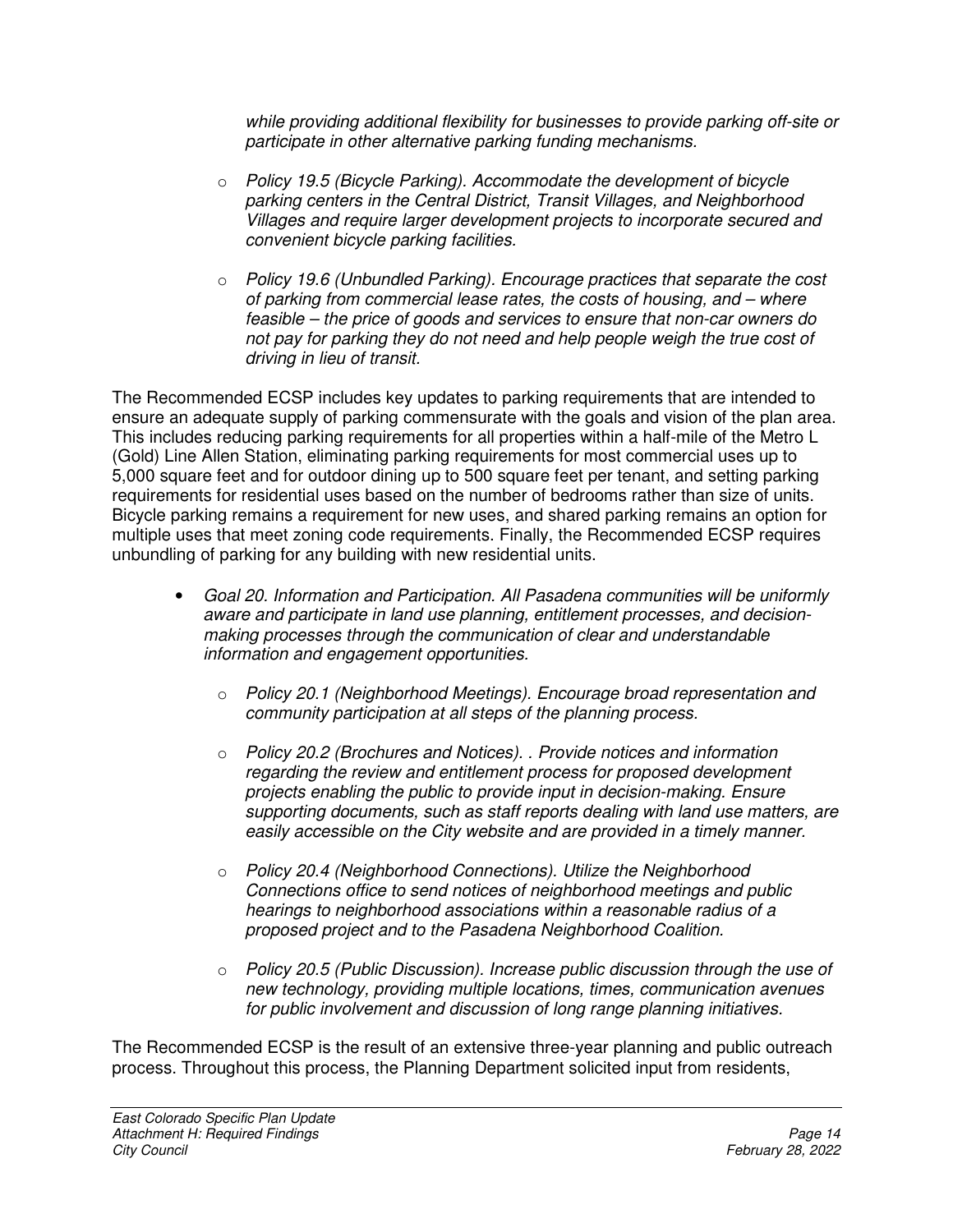business and property owners, community leaders, and other stakeholder groups through a variety of outreach events, public meetings, and online engagement tools. This included a popup outreach event at Pasadena City College and three rounds of community workshops, including a virtual workshop that was continuously available for several months, where iterations of the ECSP update were made available for review, comment, and discussion. Publicly noticed meetings were also held with the Design Commission and Planning Commission.

- *Goal 21. Desirable Neighborhoods. A City composed of neighborhoods with a variety of housing types that are desirable places to live, contribute to the quality of life, and are well maintained.* 
	- o *Policy 21.1 (Adequate and Affordable Housing). Provide a variety of housing types (i.e. small subdivisions, row housing, and condominiums), styles, densities, and affordability levels that are accessible to and meet preferences for different neighborhood types (e.g., mixed use pedestrian environments and traditional suburban neighborhoods), physical abilities and income levels, pursuant to the Housing Element.*
	- o *Policy 21.3 (Neighborhood Character). Maintain elements of residential streets that unify and enhance the character of the neighborhood, including parkways, street trees, and compatible setbacks.*
	- o *Policy 21.4 (New Residential Development). Attract new residential development that is well-conceived, constructed, and maintained in a variety of types, densities, locations and costs.*
	- o *Policy 21.5 (Housing Character and Design). Encourage the renovation of existing housing stock in single- and multi-family neighborhoods. When additions or replacement housing is proposed, these should reflect the unique neighborhood character and qualities, including lot sizes; building form, scale, massing, and relationship to street frontages; architectural design and landscaped setbacks.*
	- o *Policy 21.6 (Walkable Neighborhoods). Manage vehicle speeds and maintain sidewalks, parkways, street tree canopies, and landscaping throughout residential neighborhoods. Encourage walking as an enjoyable and healthy activity and alternative to automobile use.*
	- o *Policy 21.7 (Safety). Require residential developments to facilitate and enhance neighborhood safety by including design features such as front porches or large front windows.*
- *Goal 23. Multi-Family Neighborhoods. Multi-family residential neighborhoods that provide ownership and rental opportunities, exhibit a high quality of architectural design, and incorporate amenities for their residents.* 
	- o *Policy 23.1 (Character and Design). Design and modulate buildings to avoid the sense of "blocky" and undifferentiated building mass, incorporate welldefined entries, and use building materials, colors, and architectural details*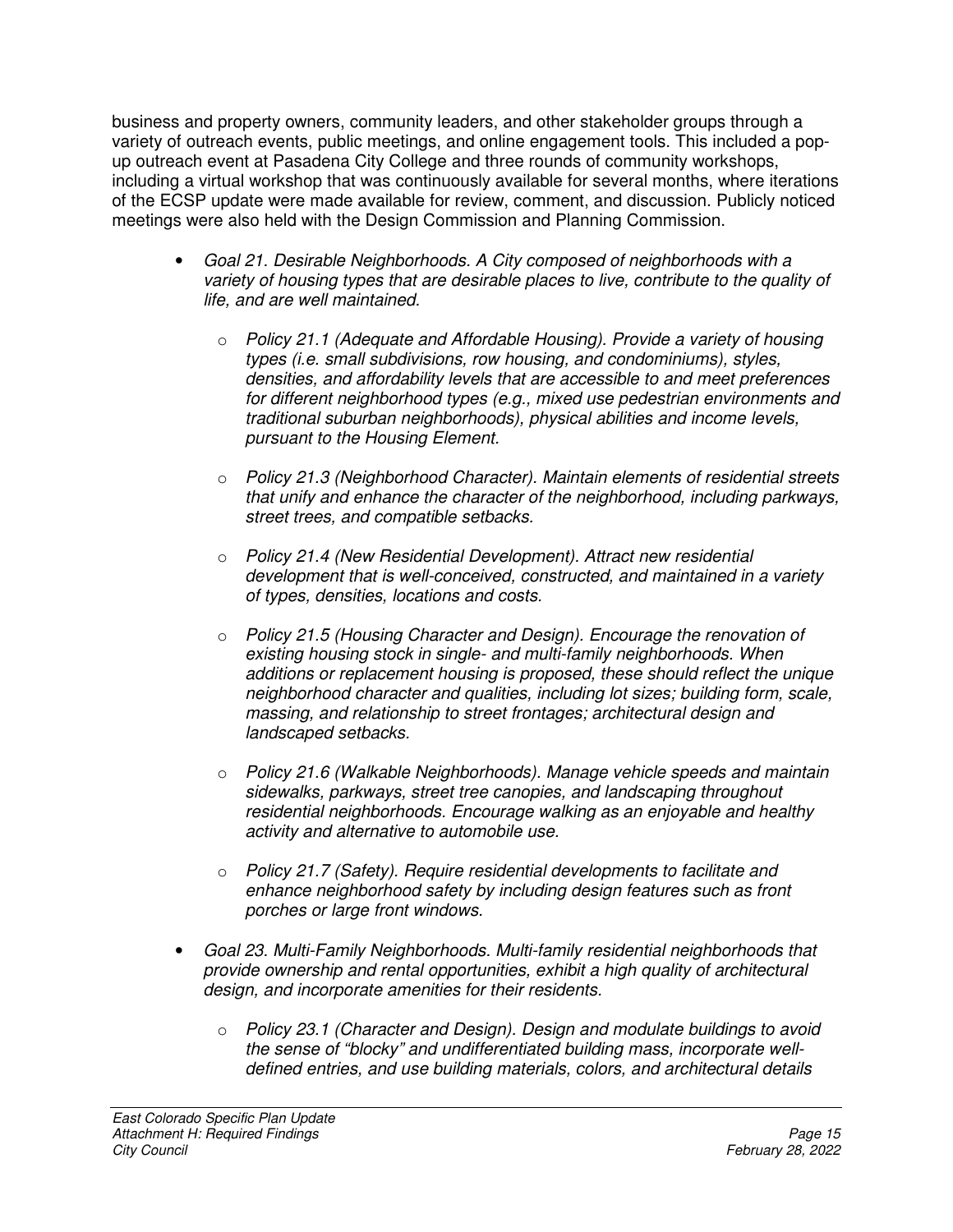*complementing the neighborhood, while allowing flexibility for distinguished design solutions.* 

- o *Policy 23.2 (Parking Areas and Garages). Minimize the visibility of parking areas and garages.*
- o *Policy 23.3 (Landscaped Setbacks and Walkways). Provide appropriate setbacks, consistent with the surrounding neighborhood, along the street frontage and, where there are setbacks, ensure adequate landscaping is provided.*
- o *Policy 23.4 (Development Transitions). Ensure sensitive transitions in building scale between buildings in multi-family residential areas and lower-scale buildings in adjoining residential areas.*
- o *Policy 23.5 (Streetscapes). Provide ample public spaces and tree-lined sidewalks furnished with pedestrian amenities that contribute to comfortable and attractive settings for pedestrian activity.*
- o *Policy 23.6 (Open Space Amenities). Require that open space is provided onsite, is accessible, and of sufficient size to be usable by residents, in common areas and/or with individual units pursuant to the Zoning Code.*

The Recommended ECSP introduces mixed-use zoning districts along the East Colorado corridor and in the area surrounding the Metro L (Gold) Line Allen Station, which, by allowing housing as well as commercial and other uses, creates new housing options that are not available today. The Recommended ECSP also maintains an existing lower density multi-family residential district along Allen Avenue, which in turn maintains opportunities different types of housing options. The Recommended ECSP includes updated and more robust open space requirements, including private and common open space requirements for multi-family residential developments. The Recommended ECSP also introduces new development standards such as setback ranges, modulation requirements, façade articulation, sidewalk minimums, parkway requirements, tree well size minimums, tree species recommendations, and ground floor design requirements. Other new design standards address the appearance of parking entrances from the street and transitions between new development and adjacent properties that are of lower scale or that contain historic resources.

- *Goal 25. Vital Districts and Corridors. Diverse, active, prosperous, and welldesigned commercial corridors and districts that provide a diversity of goods, services, and entertainment and contribute to a positive experience for residents and visitors.* 
	- o *Policy 25.1 (Diversity of Uses). Encourage the development of a broad range of commercial uses that reduce the need to travel to adjoining communities, while capturing a greater share of local spending.*
	- o *Policy 25.2 (Compact Infill Development). Encourage commercial uses along major corridors, in Neighborhood Villages, and as infill development adjacent to existing commercial uses and on surface parking lots to improve*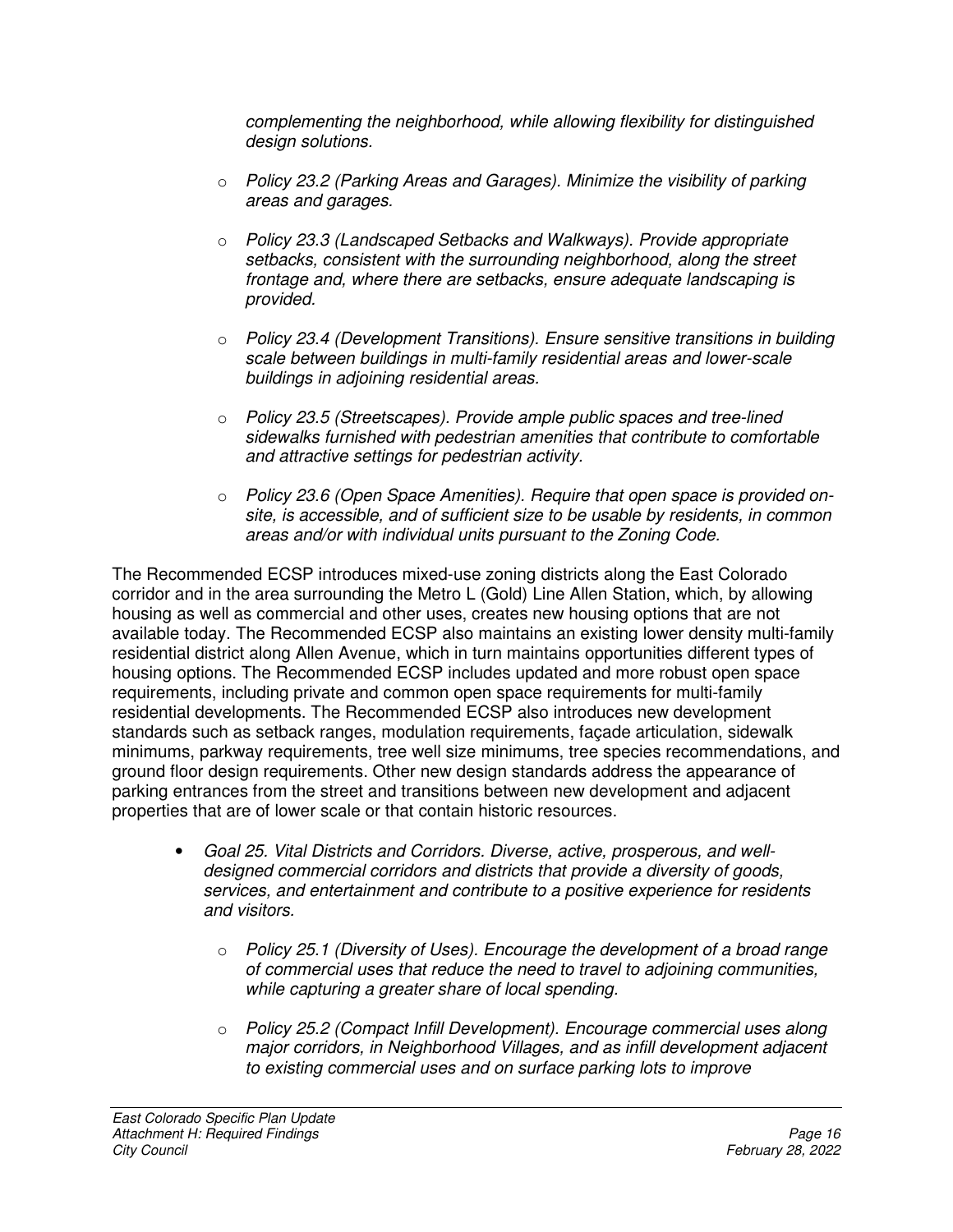*commercial services, maximize revenue generation, and leverage concentrating commercial uses.* 

- o *Policy 25.3 (Cohesive Development). Encourage the cohesive development and/or master planning of large commercial sites and corridors.*
- o *Policy 25.4 (Architecture and Site Design). Require that new development protect community character by providing architecture, landscaping, and urban design of equal or greater quality than existing and by respecting the architectural character and scale of adjacent buildings.*
- o *Policy 25.5 (Connectivity to Neighborhoods). Link commercial areas to adjoining residential neighborhoods and other districts by well-designed and attractive streetscapes with pedestrian sidewalks and street amenities.*
- o *Policy 25.7 (Buffering Adjoining Residential Areas). Ensure commercial uses adjoining residential neighborhoods or mixed residential and commercial uses are designed to be compatible with each other.*
- o *Policy 25.8 (Pedestrian, Bicycle, and Transit Access). Require commercial projects to be designed to promote convenient pedestrian and bicycle access to and from nearby neighborhoods, transit facilities, bikeways, and other amenities.*
- o *Policy 25.10 (Retail). Designate land and develop guidelines for the development of pedestrian friendly commercial areas, each with their own unique identity.*
- o *Policy 25.11 (Retail Streetscapes). Maintain and, where deficient, increase street trees, planting.*
- o *Policy 25.12 (Retail Parking). Develop alternative parking management strategies for businesses in areas with limited parking (such as East Washington Boulevard) while protecting nearby residential neighborhoods implementing such techniques as park once and shared lots and structures.*

The Recommended ECSP encourages infill commercial development by introducing mixed-use and expanding the types of land uses that are allowed in existing commercial zoning districts within the plan area. This flexibility is intended to attract new private investment in underutilized sites. Parking requirements for certain commercial uses up to a certain size, such as restaurants and outdoor dining uses, have been reduced or eliminated to promote new dining experiences and economic vitality while relying on existing parking supply to accommodate demand. This also reduces costs and barriers to entry for small and locally-owned businesses looking to locate in the plan area, and helps reduce the negative impacts of displacement and gentrification. New development standards for nonresidential uses address ground floor design elements such as transparency, blank walls, shade structures, recessed entrances, and arcades/galleries to support a more attractive pedestrian environment. Sidewalk width, parkway, ground floor transparency, and street tree requirements have also been included in the plan to beautify the street and help establish a more welcoming pedestrian environment.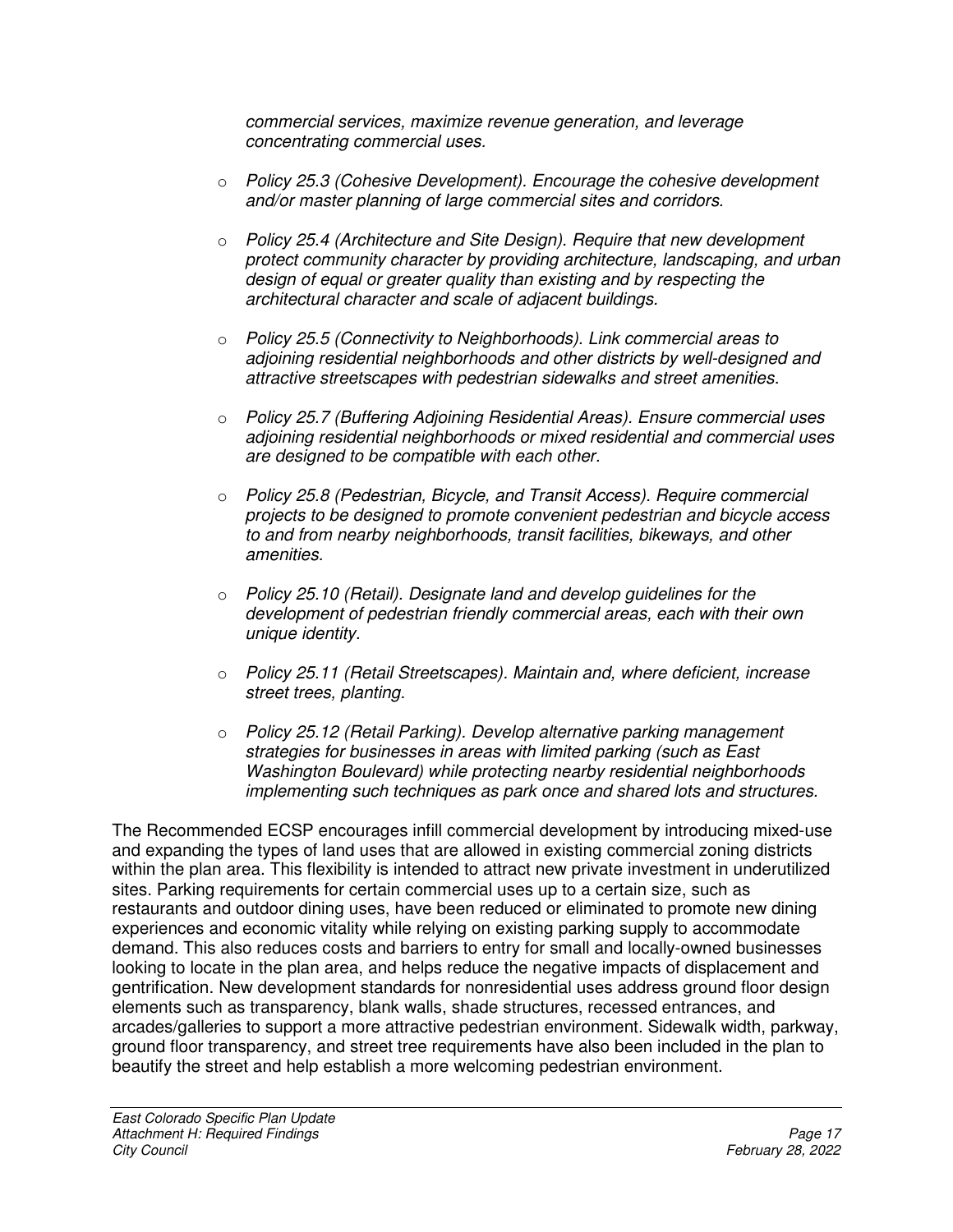- *Goal 26. Offices. A diversity of professional, creative, medical, research, and other offices offering attractive job opportunities for residents, and serving as a centerpiece of Pasadena's economy.* 
	- o *Policy 26.1 (Office). Encourage the orderly development and expansion of office uses based upon current conditions and future projects to improve the relationship of jobs and housing in certain areas of the City.*
	- o *Policy 26.2 (Creative Office). Allow additional flexibility for creative office spaces to locate and grow in non-traditional areas and areas with desirable amenities for employees.*
- *Goal 27. R&D Flex Space. A wide range of moderate to low-intensity industrial uses such as light manufacturing, research and development, creative office and incubator industries encouraging the development of new industries induced by the presence of Pasadena's educational institutions and medical facilities.* 
	- o *Policy 27.1 (Diversity of Uses). Provide for a variety of industrial and commercial-industrial uses that offer job opportunities for Pasadena's residents and revenues to the City without compromising environmental quality.*
	- o *Policy 27.2 (Business Attraction). Allow sufficient densities that enable development of technology, digital, research and development, and creative industries offering new job opportunities for residence.*
	- o *Policy 27.3 (Supporting Uses). Maintain a predominant industrial character, while allowing the integration of compatible uses in industrial areas that serve the needs of employees and reduce the need to travel off-site during the workday, including such uses as financial services, business services, restaurants, and health and recreational facilities.*
	- o *Policy 27.4 (Buffering from Adjacent Properties). Ensure that industrial developments incorporate adequate landscape buffers to minimize any negative impacts to surrounding neighborhoods and development, and controlling on-site lighting, noise, odors, vibrations, toxic materials, truck access, and other elements that may impact adjoining uses.*
	- o *Policy 27.6 (Adaptive Reuse). Encourage the adaptive reuse of buildings (especially mid-century structures) for research and development and flex space by providing additional flexibility in parking standards.*

The Recommended ECSP provides new flexibility in the types of commercial land uses allowed, which is intended to reduce barriers to new businesses and job opportunities from locating in the plan area. Allowable floor area ratios have been calibrated to allow adequate building area relative to lot sizes, and parking requirements have been reduced for certain commercial land uses up to a certain size, reducing development costs and making it easier for new businesses to be established that can provide job opportunities and amenities for nearby residents. The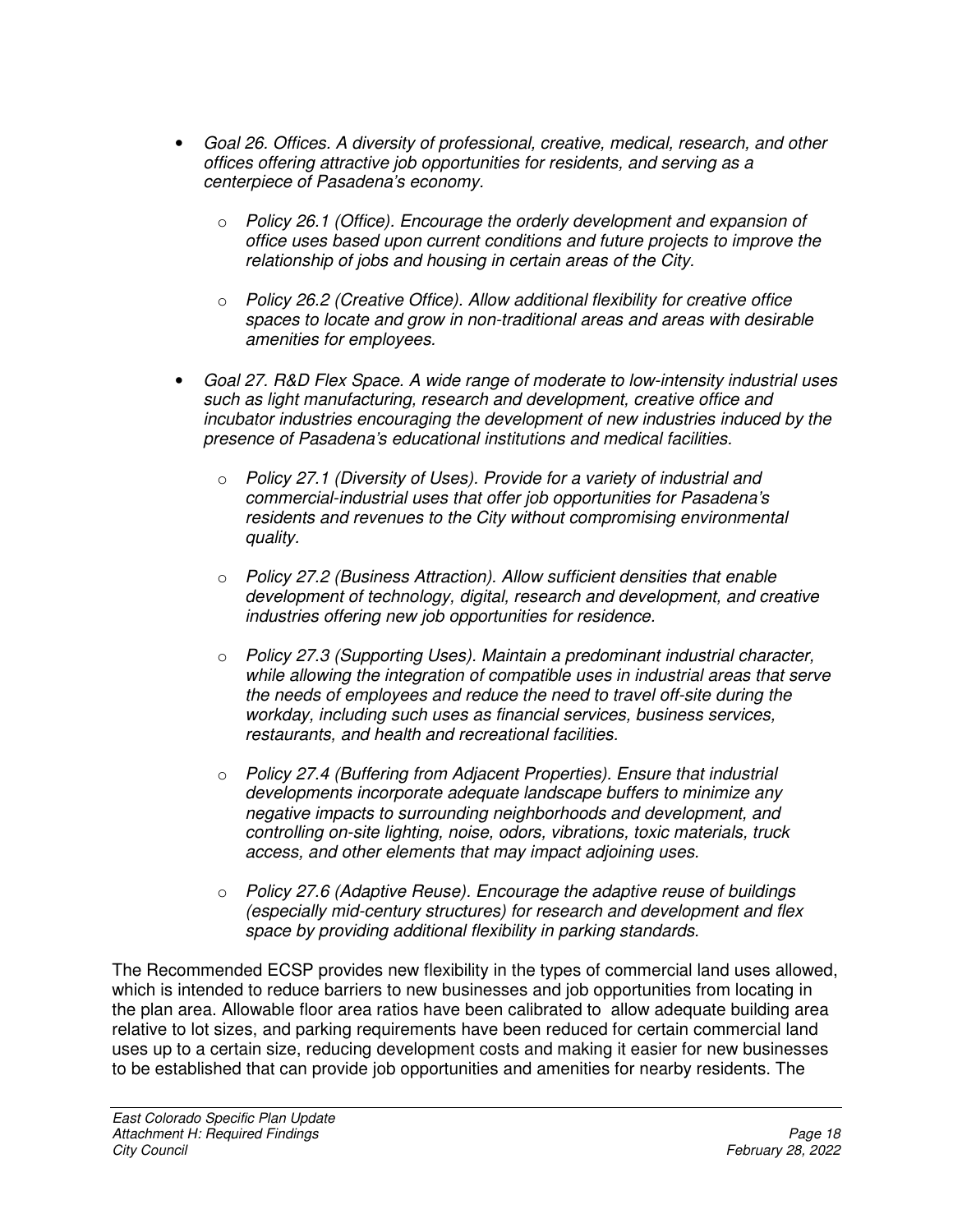proximity of Caltech and Pasadena City College to the ECSP area creates unique opportunities for supporting innovation based uses such as research and development industries, and in turn, jobs and learning opportunities for local students and residents. In recognition of the importance of research and development uses, the Recommended ECSP allows for a reduction in open space requirements subject to Design Commission approval in order to create flexibility for these unique land uses to be located near the institutions that support them. Encouraging these uses in the ECSP would also create new demand for retail and other commercial uses in the surrounding areas.

- *Goal 28. Places to Live, Work, Shop, and Recreate. A diversity of well-designed corridors and villages containing an integrated mix of commercial uses and/or housing that enable Pasadena's residents to live close to businesses, services, and employment, reduce automobile use, and actively engage and enhance pedestrian activity.* 
	- o *Policy 28.1 (Land Use Mix). Allow for the development of properties and buildings in areas designated as "Mixed Use" for a mix of compatible commercial and residential uses.*
	- o *Policy 28.2 (Development Scale). Establish standards to assure that an adequate scale and footprint of any single use is achieved in mixed-use areas to establish a cohesive environment that minimizes impacts attributable to the adjacency of different uses. This may define minimum parcel and building size, number of housing units, and/or nonresidential square footage, as well as relationships and setbacks.*
	- o *Policy 28.3 (On-site Amenities). Require that residential/nonresidential mixeduse projects provide on-site amenities that contribute to the living environment of residents such as courtyards, outdoor barbecues, and recreation facilities.*
	- o *Policy 28.4 (Design Integration). Require residential and nonresidential portions of mixed-use buildings and sites to be integrated through architectural design, development of pedestrian walkways and landscaping.*

The Recommended ECSP introduces mixed-use zoning to the plan area, allowing for a mix of compatible commercial and residential uses with densities and intensities that are appropriate to the scale of adjacent neighborhoods. To further address issues of development scale, new standards such as building modulation, façade articulation, stepbacks, and setback ranges would be required for new developments. Private, common, and public open space would also be required to be incorporated into new developments, including mixed-use buildings, which would contribute to the living environment of future residents.

• *Goal 29. Transit Villages. Moderate to high density mixed-use clusters of residential and commercial uses developed in an integrated "village-like" environment with buildings clustered on common plazas and open spaces in proximity to Metro Gold Line stations capitalizing on their induced market demands and land values, facilitating ridership, and reducing automobile use while increasing walkability.*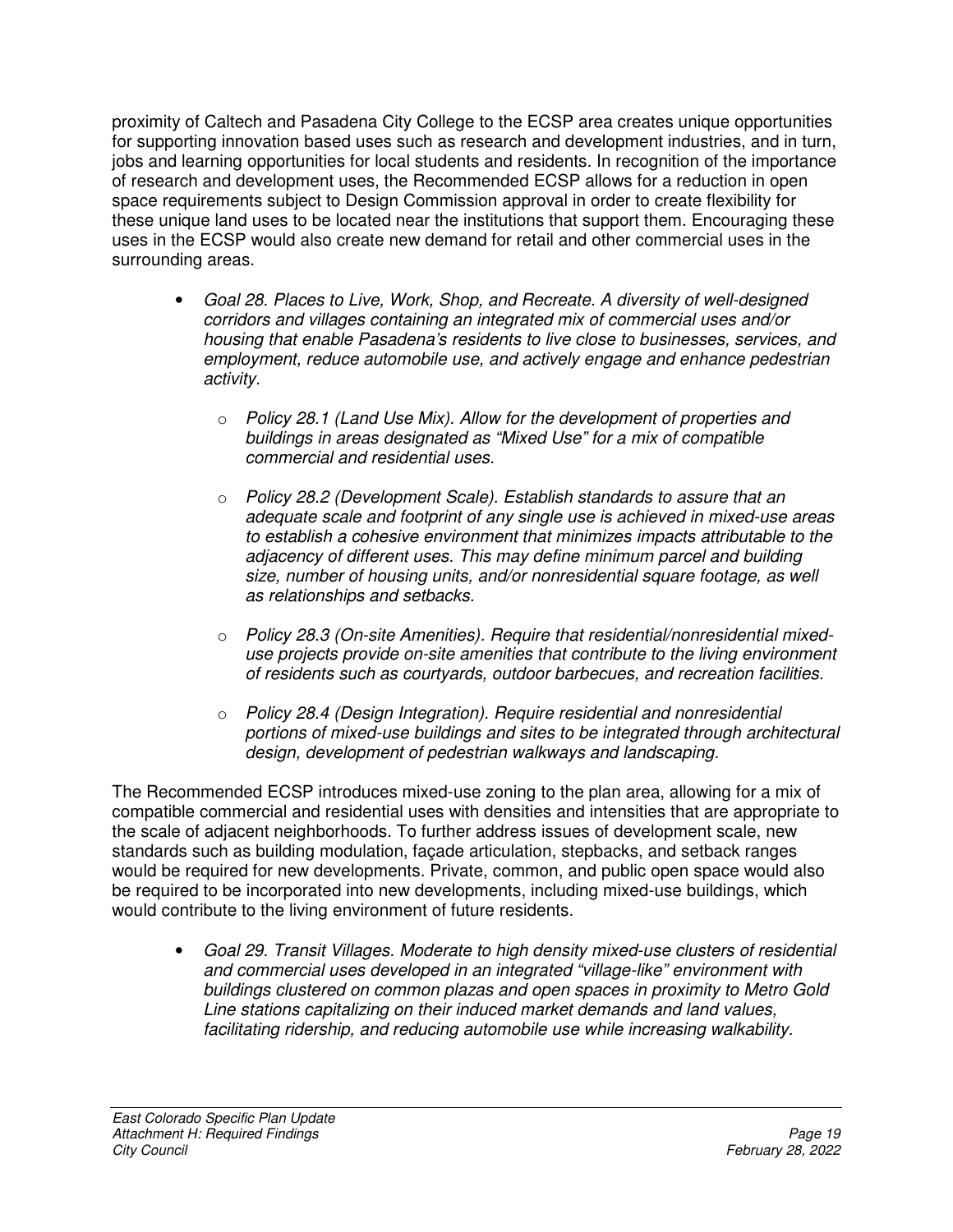- o *Policy 29.1 (Mix of Uses). Accommodate mixed-use developments permitted by the applicable land use classification on the Land Use Diagram, whether it is horizontally or vertically integrated, as an essential component to the creation and implementation of the Transit Village vision.*
- o *Policy 29.2 (Neighborhood Identity). Design Transit Villages to be distinct, cohesive, and pedestrian-oriented places that are linked with and walkable from adjoining neighborhoods.*
- o *Policy 29.3 (Pedestrian Orientation). Require the inclusion of improvements and amenities to create a safe and comfortable environment for sitting, meeting neighbors and friends, walking and providing easy access to Metro Gold Line station areas and a mix of uses in close proximity to the station.*
- o *Policy 29.4 (Bicycle Facilities). Provide adequate bicycle facilities within one mile of Metro Gold Line station areas and throughout Transit Villages.*

New housing opportunities would be provided within mixed-use zoning districts, which focus new housing construction in commercial infill areas that help address the City's housing needs while focusing new growth near the Metro L (Gold) Line Allen Station. In particular, mixed-use and increased density in the areas immediately surrounding the Allen Station will provide opportunities for more people to live closer to transit. Additionally, the Gateway Subarea concept includes a requirement for publicly accessible open space to be located at the northwest corner of Allen Avenue and Colorado Boulevard, creating a view corridor, resting space, and amenity opportunities for commuters using transit. This gateway will serve as an important connecting feature to encourage students, residents, and visitors within other areas of the ECSP to utilize the Metro L (Gold) Line rather than relying on automobiles.

- *Goal 32. East Colorado. A series of pedestrian-oriented villages and districts with unique identities, bolstered by their vibrant mix of uses, amenities, and streetscapes improving their walkability and appearance.* 
	- o *Policy 32.1 (Places and Urban Form). Provide for the evolution of strip corridor uses along Colorado Boulevard by clustering development into distinct pedestrian-oriented, mixed-use centers serving as places for people to live, shop, dine, and congregate with their friends, while maintaining intervening areas for less intensive commercial uses.*
	- o *Policy 32.2 (Activity Centers). Cluster the highest intensities of use in the Allen Transit Village, and at Neighborhood Villages located adjacent to Pasadena City College and at South Sierra Madre Avenue with a mix of commercial and residential development designed and scaled to transition with adjoining neighborhoods.*
	- o *Policy 32.3 (Allen Transit Village). Support a mix of retail office, and multifamily housing uses adjoining the Allen Metro Gold Line station providing opportunities for people to live or work close to and use transit, contributing to reductions in vehicle trips, energy consumption, and GHG emissions.*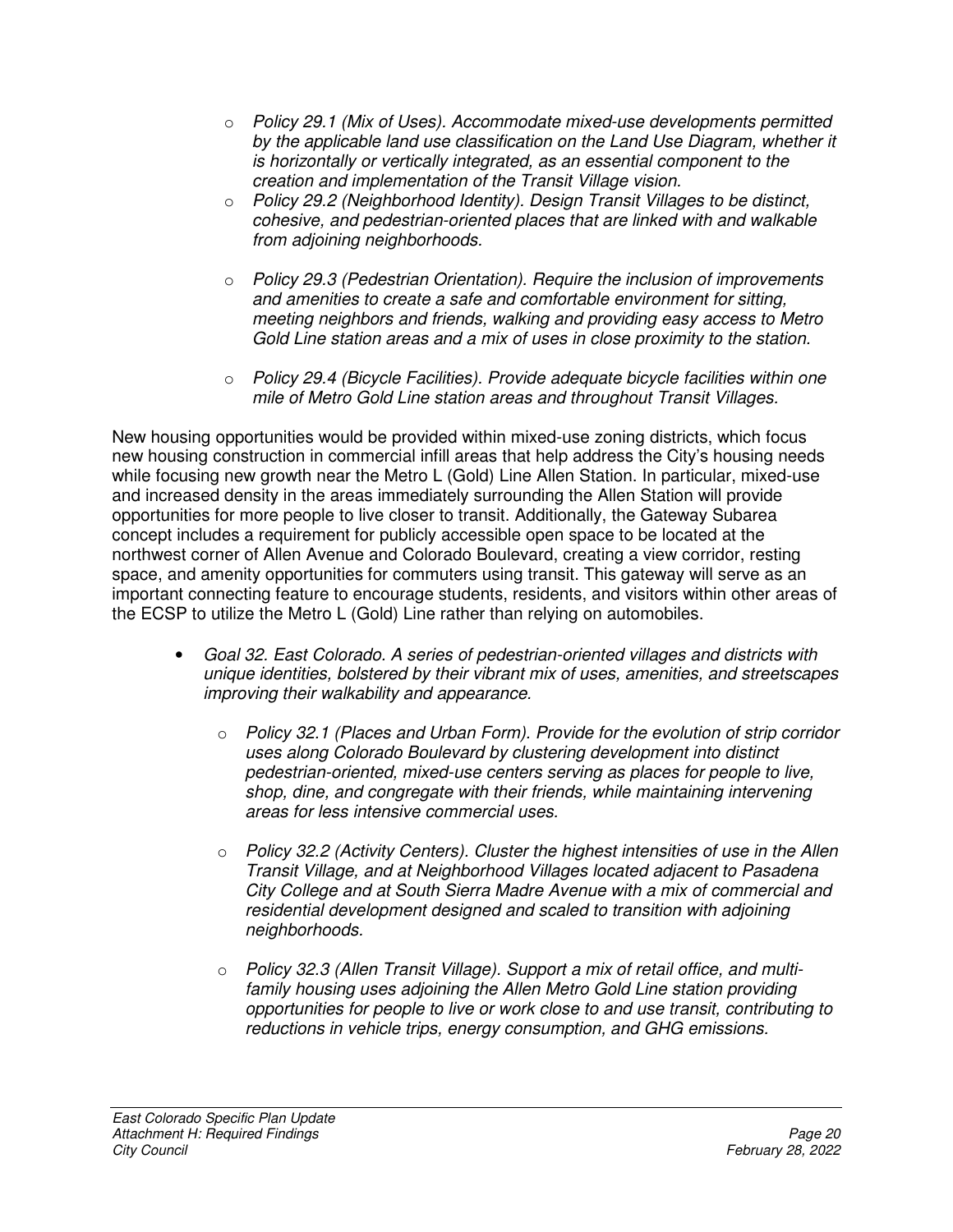- o *Policy 32.4 (Educational Neighborhood Village). Provide opportunities for the clustering of development on Colorado Boulevard and Green Street adjoining Pasadena City College as a pedestrian-oriented village center offering places for students and faculty to shop, dine, enjoy entertainment, and live.*
- o *Policy 32.6 (Innovative Businesses). Allow for the development of building types with flexible space, access and innovative designs and technology to foster the attraction of emerging and creative new businesses.*
- o *Policy 32.7 (Neighborhood Protection). Protect the single-family residential area north of the 210 Freeway near Allen Avenue from impacts of new buildings near the Metro Gold Line station by encouraging compatible uses, scale, heights with appropriate transitions and buffering, while maintaining access to the station for residents.*
- o *Policy 32.8 (Infrastructure Improvements). Prioritize infrastructure improvements along the Boulevard to support redevelopment and more efficient use of underutilized properties.*

The Recommended ECSP implements the General Plan Land Use Element to achieve the adopted guiding principles, vision, goals, and policies for the ECSP area. The Recommended ECSP accomplishes this by establishing land uses, densities, intensities, sidewalk widths, and ground floor use requirements that work together to create a vibrant and pedestrian-oriented village along Colorado Boulevard and Green Street adjoining Pasadena City College. Furthermore, publicly accessible open space requirements that would apply to larger developments would be configured to establish a network of paseos throughout the large blocks between Colorado Boulevard and Green Street west of the Pasadena City College campus. Newly established sidewalk width, setback, and landscaping requirements along Wilson, Michigan, Chester, and Holliston Avenues would bolster the unique character of this neighborhood by enhancing pedestrian connections between Colorado Boulevard and Green Street.

Existing residential neighborhoods will be preserved in the RM-32 zone, which will continue to allow for a variety of medium-density housing options. Courtyard-style building forms will continue to be encouraged, with setback requirements that are consistent with older multi-family buildings within the district.

New housing opportunities would be provided within mixed-use zoning districts, which focus new housing construction in commercial infill areas that help address the City's housing needs while focusing growth near the Metro L (Gold) Line Allen Station and in areas surrounding Pasadena City College and Caltech. In particular, mixed-use and increased density in the areas immediately surrounding the Allen Station will provide opportunities for more people to live closer to transit, and reduce vehicle trips, vehicle miles traveled, energy consumption, and greenhouse gas emissions. Additionally, the Gateway Subarea concept includes a requirement for publicly accessible open space to be located at the northwest corner of Allen Avenue and Colorado Boulevard, creating a view corridor, resting space, and amenity opportunities for commuters using transit. This gateway will serve as an important connecting feature to encourage students, residents, and visitors within other areas of the ECSP to utilize the Metro L (Gold) Line rather than relying on automobiles.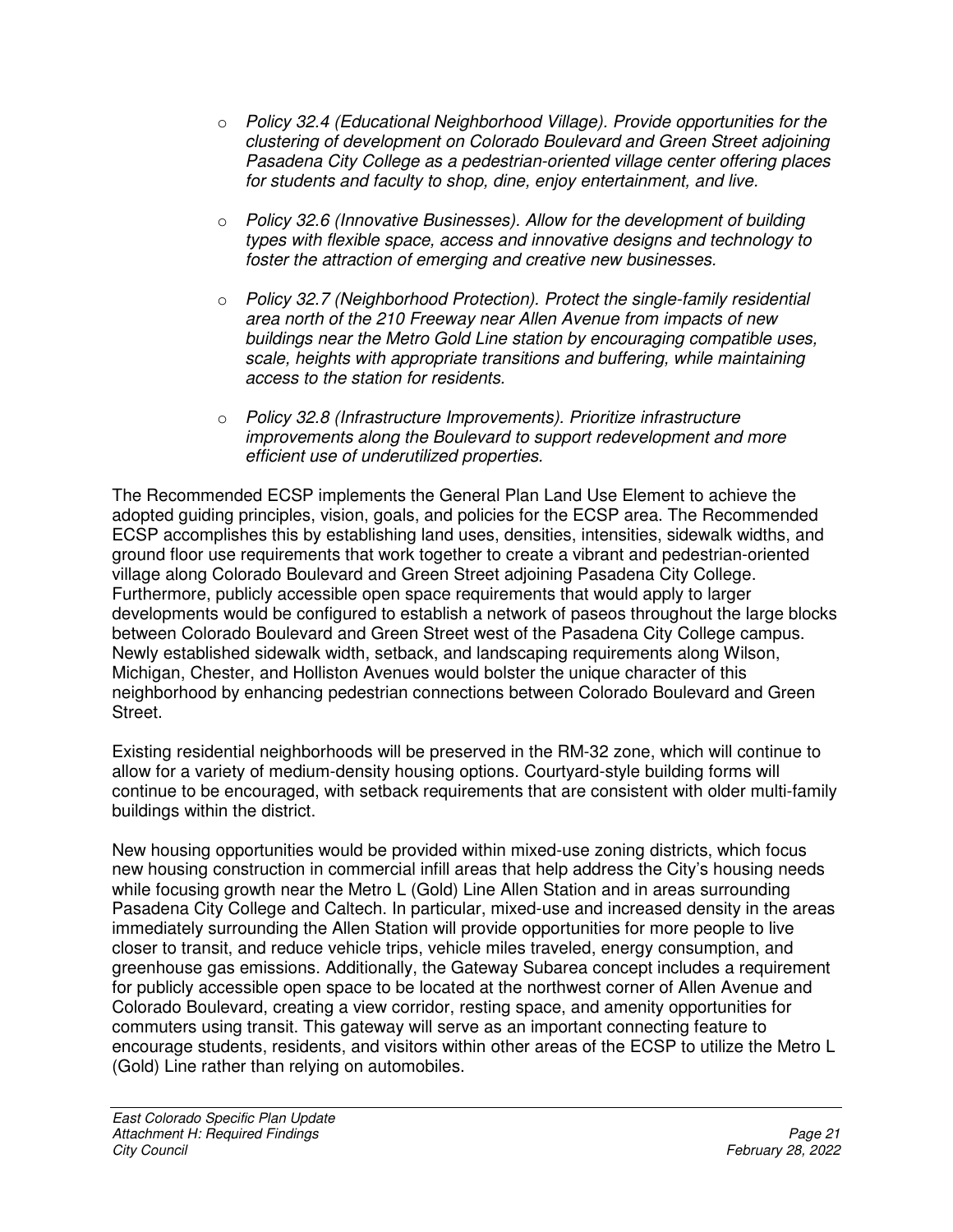The proximity of Caltech and Pasadena City College to the ECSP area create unique opportunities for supporting research and development industries, and in turn, jobs and learning opportunities for local students and residents. In recognition of the importance of innovation within the plan area and research and development uses, the Recommended ECSP allows for a reduction in open space requirements subject to Design Commission approval in order to create flexibility for these unique land uses to be located near the institutions that support them. Encouraging these uses in the ECSP would also create new demand for retail and other commercial uses in the surrounding areas.

The Recommended ECSP includes updated and more robust open space requirements, including private and common open space requirements for multi-family residential developments that reflect what is being built in the City today. The Recommended ECSP also introduces new development standards such as setback ranges, modulation requirements, façade articulation, sidewalk minimums, parkway requirements, tree well size minimums, tree species recommendations, and ground floor design requirements that are intended to work together to create a vibrant and welcoming pedestrian environment, encouraging walking as a viable alternative to driving.

On balance, the areas that will result in new housing opportunities that do not currently exist or an increase in density and floor area ratio compared to existing Specific Plan regulations, are sufficient to ensure that there will be no net loss of development capacity within the ECSP compared to existing standards. Furthermore, all densities and floor area ratios are within the ranges that are established in the adopted General Plan Land Use Diagram. Therefore, the Recommended ECSP is consistent with the adopted General Plan Land Use Diagram, and is in compliance with The Housing Crisis Act of 2019 (Gov. Code Section 66300).

## *Housing Element*

- *Goal HE-1. Sustainable neighborhoods of quality housing, parks and community services, infrastructure, and other associated services that maintain and enhance neighborhood quality, character, and the health of residents.* 
	- o *Policy HE-1.1. (Neighborhood Character). Encourage, foster, and protect a balanced mix, density, and form of residential and mixed-use districts and neighborhoods. Preserve the character, scale, and quality of established residential neighborhoods.*
	- o *Policy HE-1.3. (Housing Design). Require excellence in design of housing through use of materials and colors, building treatments, landscaping, open space, parking, and environmentally sensitive and sustainable building design.*
	- o *Policy HE-1.4. (Neighborhood Involvement). Encourage residents and neighborhood organizations to be proactive in identifying and addressing housing and neighborhood needs and seeking solutions in partnership with the City.*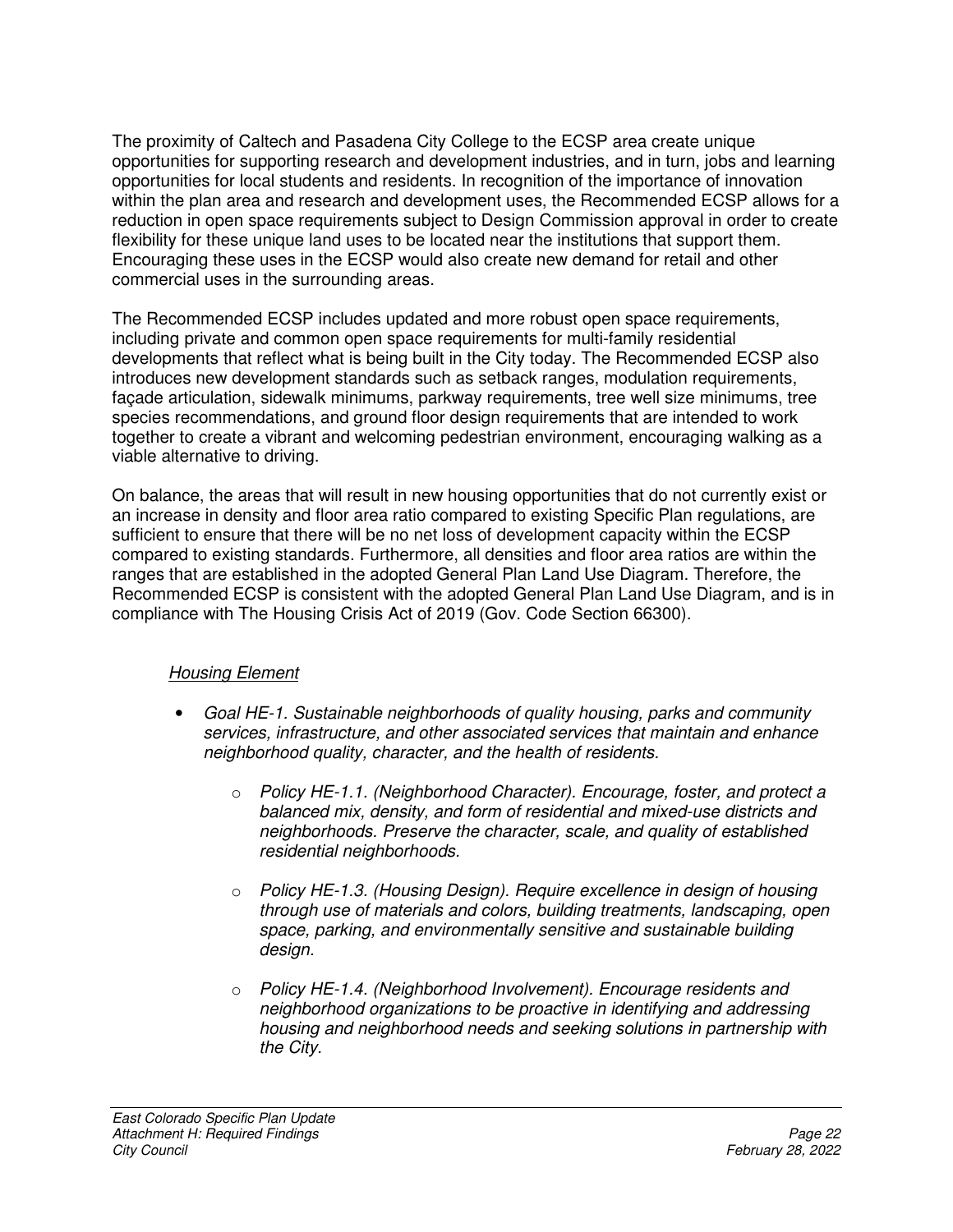- o *Policy HE-1.5. (Historic Preservation). Promote the preservation of historically and architecturally significant buildings and the quality of historic neighborhoods through the appropriate land use, design, and housing policies and practices.*
- o *Policy HE-1.6. (Community Services). Integrate and maintain the provision of schools, public safety, community centers, infrastructure, green spaces and parks, and other public amenities with the planning and development of housing.*
- o *Policy HE-1.7 (Natural Environment). Preserve the neighborhood and community parks, street trees, open spaces and recreational areas, hillsides, and other landscape amenities that support, define, and lend character to residential neighborhoods.*
- *Goal HE-2. An adequate supply and diversity of quality rental and ownership housing opportunities suited to residents of varying lifestyle needs and income levels.* 
	- o *Policy HE-2.1. (Housing Diversity). Facilitate and encourage diversity in types, prices, ownership, and size of single-family homes, apartments, town homes, mixed-uses, transit-oriented developments, and work/live housing, among others.*
	- o *Policy HE-2.2. (Strategic Growth). Direct new residential development into the Central District, neighborhood, and transit villages to create neighborhoods where people can live and work, shop, and benefit from access to a Gold Line station or public transit.*
	- o *Policy HE-2.3. (Environmental Sustainability). Encourage sustainable patterns of residential growth and preservation with respect to land use, building and site design, resource conservation, open space, and health considerations.*
	- o *Policy HE-2.4 (Affordable Housing). Facilitate a mix of household income and affordability levels in residential projects and the appropriate dispersal of such units to achieve greater integration of affordable housing throughout the City.*
	- o *Policy HE-2.5 (Adaptive Reuse). Support innovative strategies for the adaptive reuse of residential, commercial, and industrial structures to provide for a wide range of housing types and residential uses that respect the historic integrity of the structure.*
	- o *Policy HE-2.6 (Housing Incentives). Facilitate the development of affordable housing through regulatory concessions, financial assistance, density bonuses, the inclusionary housing program, and other City and outside agency programs.*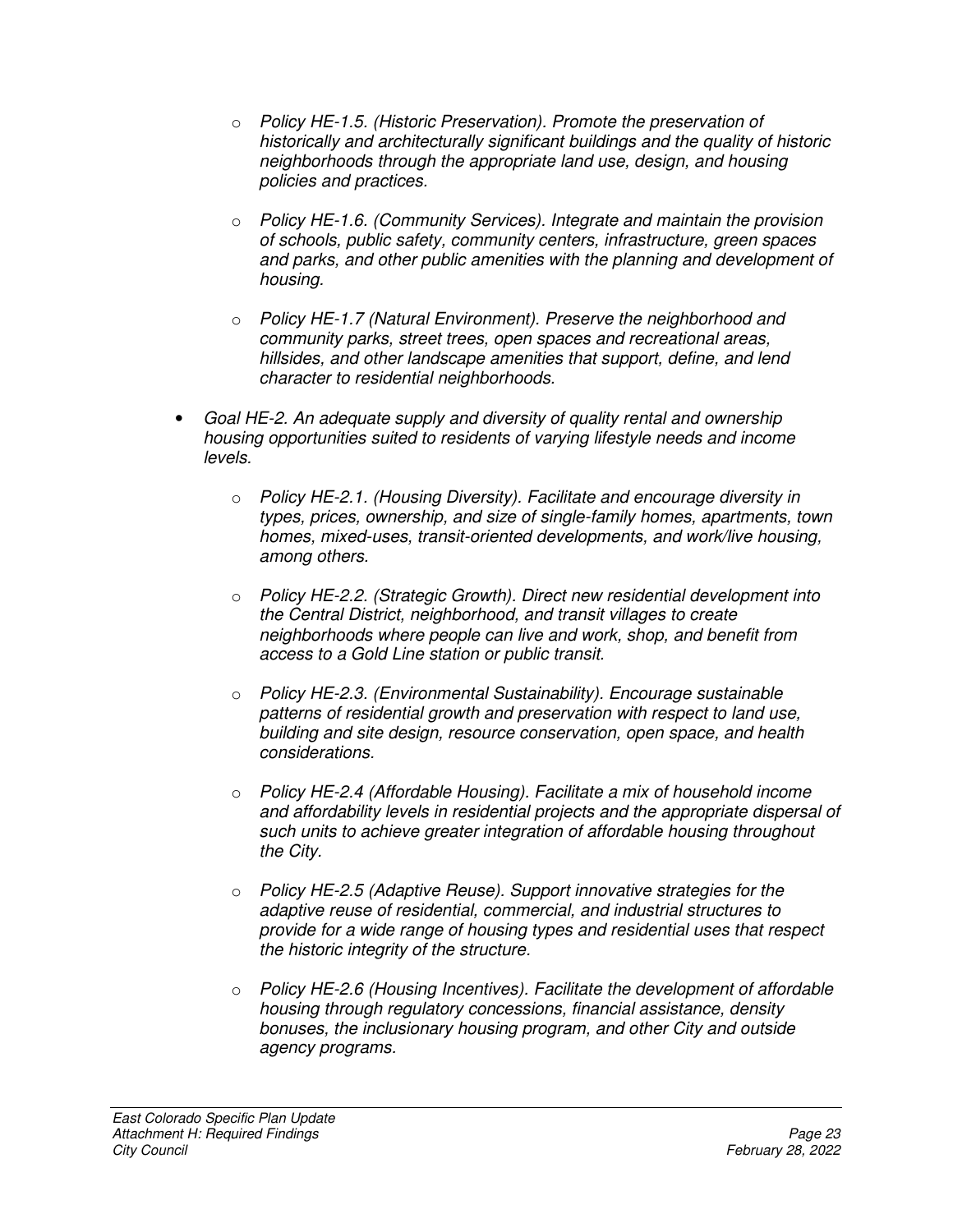o *Policy HE-2.8 (Community Involvement). Continue and support dialogue with builders, advocates, nonprofits, residents, finance industry, and other stakeholders in addressing the housing needs of residents and workforce in Pasadena.* 

The Recommended ECSP represents community values and the anticipated scale and character of Pasadena's neighborhoods. By introducing new land uses such as housing and more flexibility of commercial uses, the plan targets growth and new construction along the East Colorado and Green Street corridors, which contain underutilized properties that can serve as infill sites.

The Recommended ECSP includes numerous new development standards, including minimum sidewalk widths, setbacks, building stepbacks, massing, ground floor design, and façade modulation are intended to support walkable, mixed-use neighborhoods that reduce the need to drive, enhance urban design, and achieve appropriate transitions in scale to ensure that new development is compatible. In addition to minimum sidewalk widths, the Recommended ECSP includes minimum tree well sizes and a selection of street tree species that emphasize a robust shade canopy that will provide both aesthetic value as well as reduce urban heat to encourage walkability. The Recommended ECSP includes updated and more robust open space requirements, including requirements for publicly accessible open space for larger development projects, which would create equitably distributed open space amenities for the surrounding neighborhoods. The Recommended ECSP also incorporates detailed new standards with diagrams that define an appropriate building envelope for new development that is adjacent to historic resources. These standards are intended to allow redevelopment that respects and enhances historic resources in the vicinity. Reductions in parking requirements for certain commercial uses up to a certain size also encourage adaptive reuse by not requiring the construction of new parking.

The Recommended ECSP is the result of an extensive three-year planning and public outreach process. Throughout this process, the Planning Department solicited input from residents, business and property owners, community leaders, students, and other stakeholder groups through a variety of outreach events, public meetings, and online engagement tools. This included a pop-up event, community walking tour, and three rounds of community workshops, including a virtual workshop that was continuously available for several months, where iterations of the ECSP update were made available for review, comment, and discussion. Publicly noticed meetings were also held with the Design Commission and Planning Commission.

## *Mobility Element*

- *Objective 1. Enhance Livability* 
	- o *Policy 1.1. Encourage connectivity and accessibility to a mix of land uses that meet residents' daily needs within walking distance.*
	- o *Policy 1.7 Design streets to achieve safe interaction for all modes of travel particularly for pedestrians and bicycle users*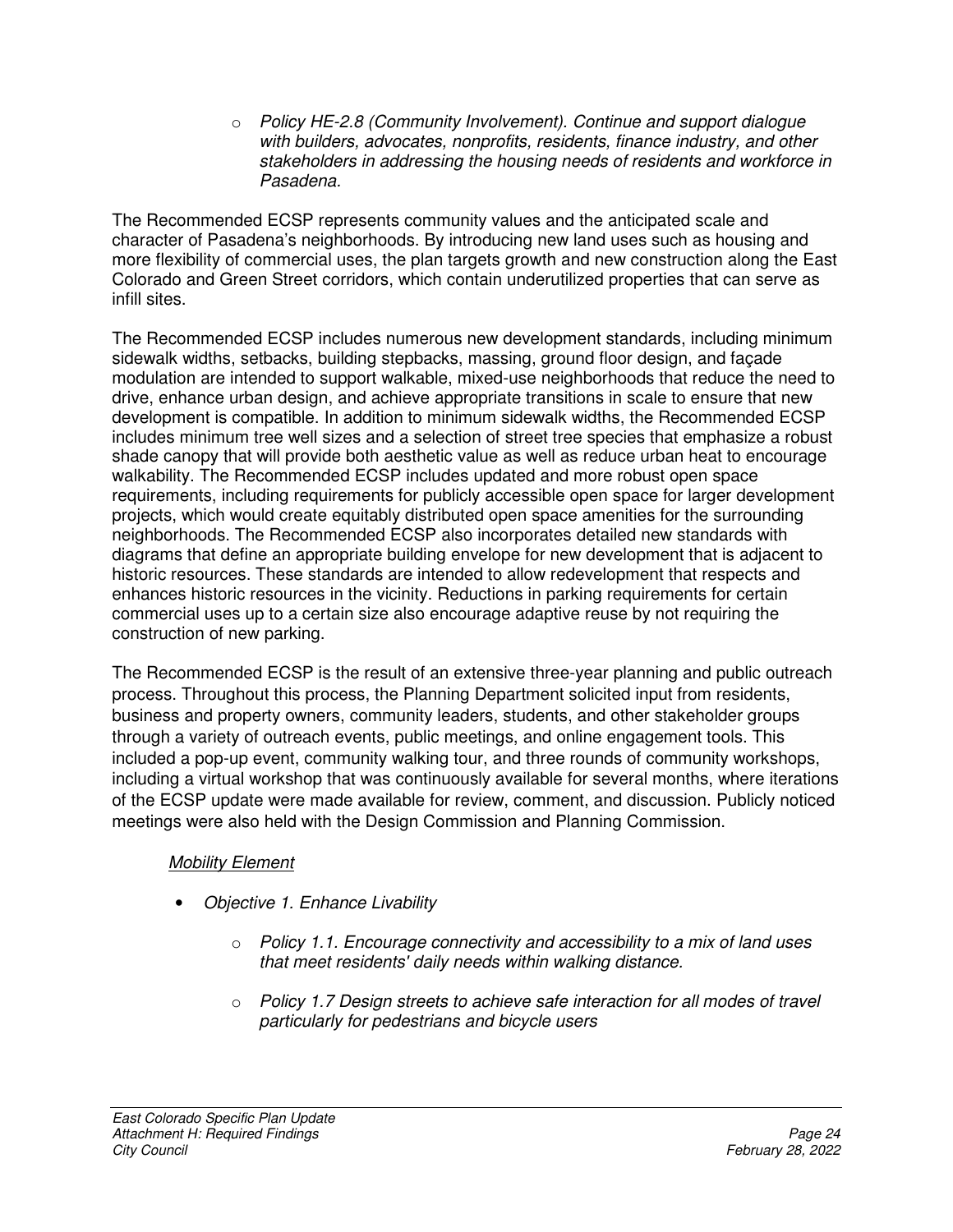- o *Policy 1.17 Design streets to improve access to destinations by transit, bicycle and walking.*
- o *Policy 1.20 Develop measures that would reduce conflicts between bicyclists and pedestrians on sidewalks especially in commercial areas*
- o *Policy 1.23 Improve public health by supporting walking and bicycling throughout the city*

New development standards for nonresidential uses address ground floor design elements such as transparency, blank walls, shade structures, recessed entrances, and arcades/galleries to support a more attractive retail environment. These uses are intended to serve the daily needs of residents within walking distance of existing neighborhoods and in new housing developed as part of the Recommended ECSP. Sidewalk width, parkway, ground floor transparency, and street tree requirements have also been included in the Recommended ECSP to beautify the street and help establish a more welcoming pedestrian environment.

According to the Mobility Element, East Colorado Boulevard, East Green Street, and Allen Avenue are all classified as streets with a Connector-City function. A substantial portion of the plan area is within walking distance of a Metro L (Gold) Line Allen Station, hence making much of the plan area transit-oriented. The proposed land uses, development intensity, and density are intended to align with this classification by balancing new development with significant pedestrian improvements to encourage more transit ridership and reduce the necessity of vehicle trips, thereby mitigating the impacts of traffic on nearby neighborhoods.

Additionally, the Recommended ECSP is also consistent with the following other adopted goals and policies of the City:

# *Climate Action Plan*

- *Measure T-5.1 B:* Efficient Land Use: Through the development review process, evaluate new development projects based on consistency with the General Plan's Land Use Element and encourage high density, mixed-use, transit-oriented, and infill development
- *Measure T-5.1 D:* Reduce Parking Requirements: Consider amending the Zoning Code to reduce parking requirements in targeted areas as a means of minimizing single-occupancy vehicle travel, and present to City Council for consideration
- Measure E-1.2 B Natural Light: Encourage new projects to provide ample daylight in the structure through the use of lighting shelves, exterior fins, skylights, atriums, courtyards, or other features to enhance natural light penetration
- *Measure WC-3.1 F* Cut Curbs and Bioswales: Develop a policy requiring the use of cut curbs and bioswales in new development and redevelopment projects and present the policy to City Council for consideration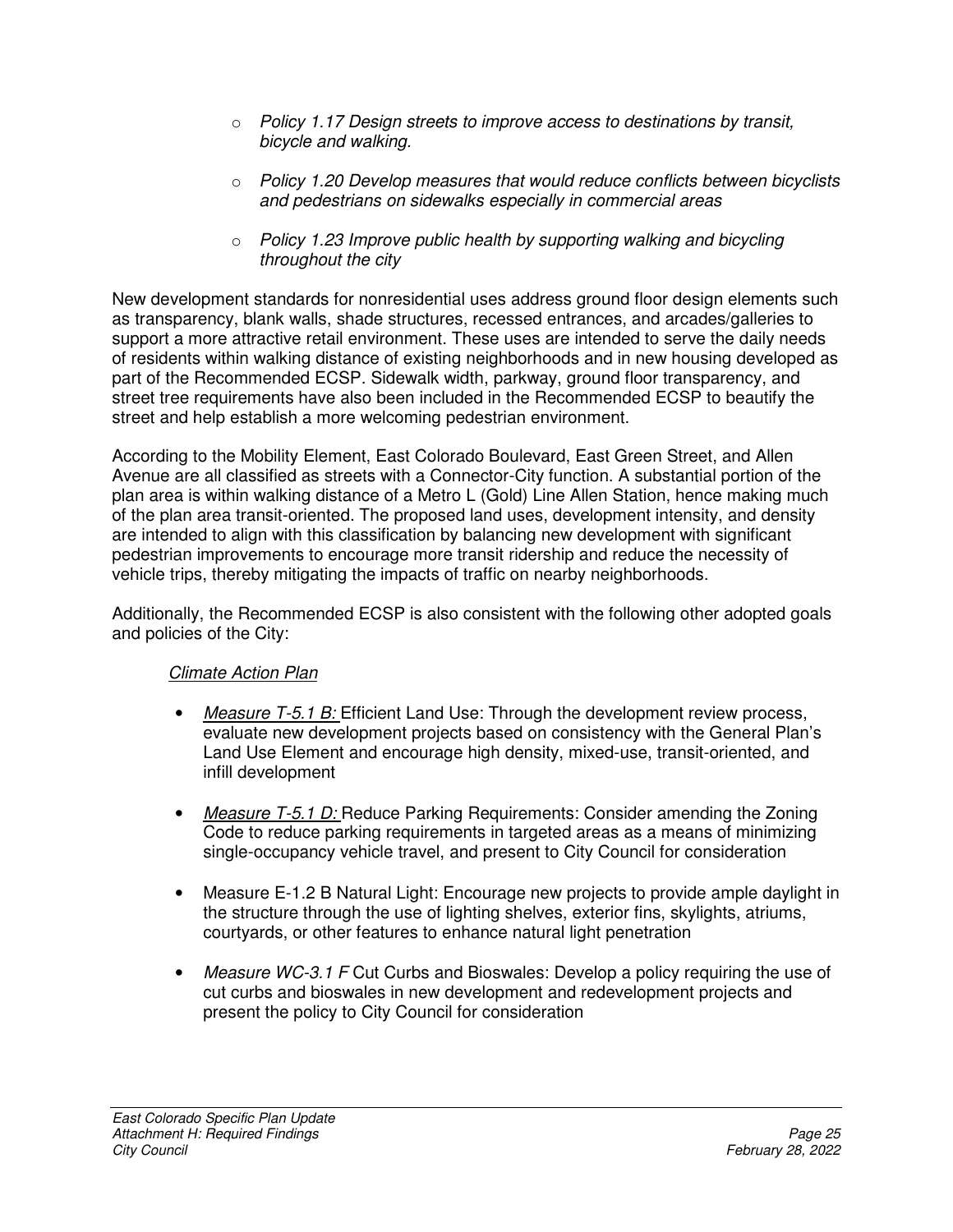- Measure UG-1.1 D Green Space Policies: Through the development and permit review process, ensure new development and redevelopment projects include planting trees and providing green space where possible
- *Measure UG-2.1 A* Sidewalk Trees: Continue to work with the Pasadena Beautiful Foundation to plant trees in all existing sidewalk sites that do not currently contain trees

### *Street Design Guide*

*The Pasadena Street Design Guide establishes guidelines for various zones within the street and public right of way. The proposed East Colorado Specific Plan furthers these goals by referencing and building upon the Street Design Guide and defining appropriately-sized sidewalks for pedestrian comfort and accessibility, along with standards and guidelines for amenity zones and building frontage zones.* 

The Recommended ECSP is consistent with the adopted Climate Action Plan (CAP) by providing updated standards and design guidelines that implement key measures within the CAP, including measures related to transportation, energy efficiency, water conservation, and urban greening. The Recommended ECSP is additionally consistent with the goals outlined in the Pasadena Street Design Guide and implements that document by providing standards designed to enhance pedestrian comfort and accessibility, specifically related to the pedestrian zone, amenity zone, and building frontage zones.